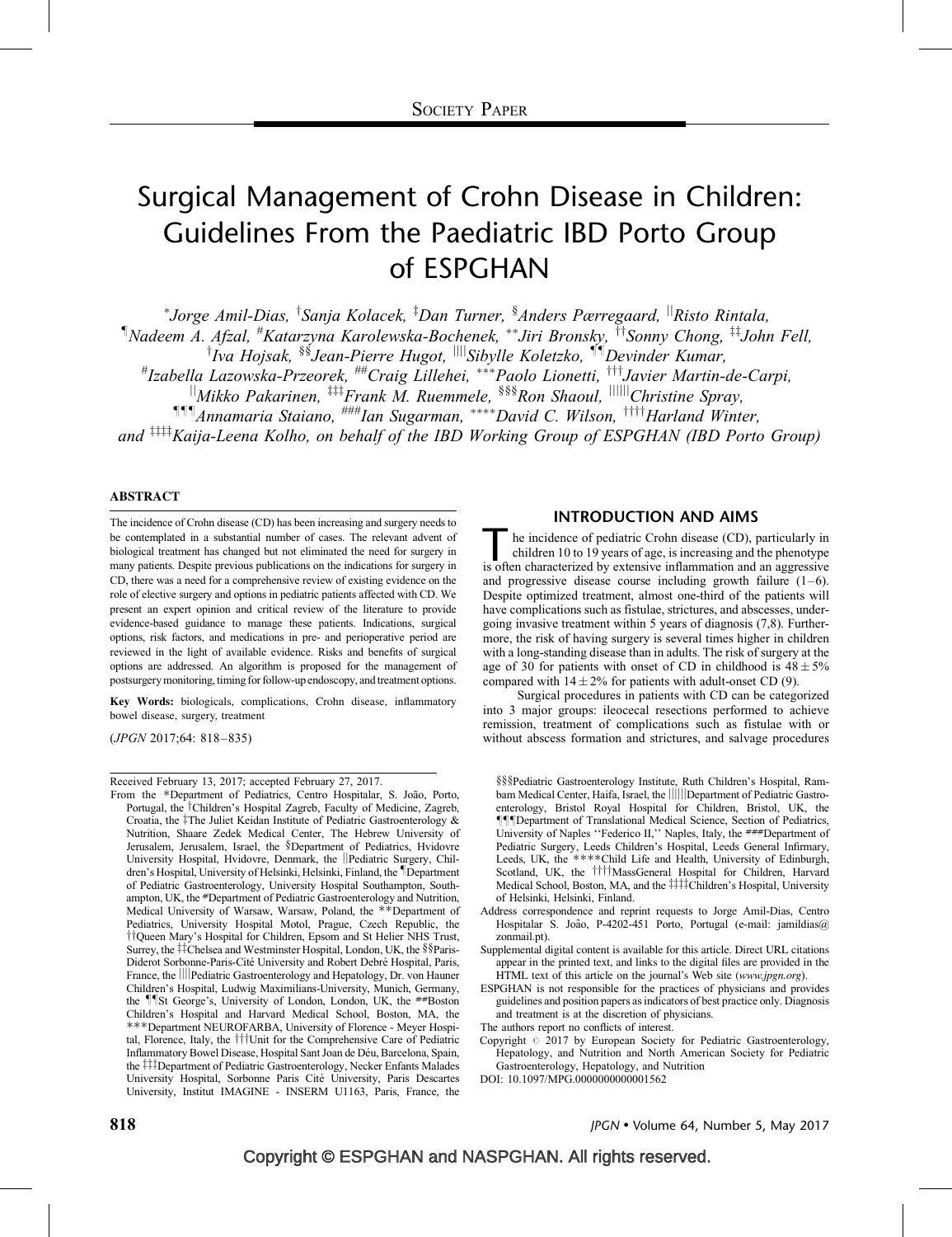such as subtotal colectomy (eg, proctocolectomy) for severe refractory colitis or small bowel resection for refractory jejuno/ileitis [\(10\)](#page-12-0). Urgent surgical procedures related to peritonitis or abdominal abcesses are beyond the scope of this document and will not be addressed.

The most recent pediatric European Crohn's and Colitis Organization (ECCO)/European Society for Pediatric Gastroenterology, Hepatology, and Nutrition (ESPGHAN) guidelines provide guidance for medical, but not for surgical treatment of CD [\(11\)](#page-12-0). The role of surgery in children with CD, especially with respect to elective resection of medically resistant localized disease, has been addressed in the 1st and the 2nd European evidence-based consensus guidelines [\(12,13\)](#page-12-0). The present report is based on expert opinion and a critical review of the literature and is intended to provide evidence-based guidance for surgical management of pediatric patients with CD, including the role of elective surgery in not only achieving and maintaining remission, but also treating complications and managing pre- and postoperative care. The objectives are to clarify indications as well as delineate risks and benefits of surgery taking into consideration the needs of the individual patient, the natural history of the disease, and currently available alternative medical treatment options.

## **METHODOLOGY**

# Selection of the Authors and the Relevant Clinical Topics

The development of these guidelines was initiated at the annual meeting of the ESPGHAN IBD Working Group in Porto in the year 2013, and was followed by an open call to Working Group members. To obtain a balanced position, several other experts joined, including pediatric surgeons. Five major topics were addressed by independent working groups:

- a. Indications for surgery in pediatric CD
- b. Consideration for and type of surgery
- c. Pre- and postoperative care
- d. Risks associated with surgery as it relates to the natural history of disease
- e. Surgical management of perianal disease

# Literature Search, Grading of the Evidence, Consensus Strategy

The authors of the Working groups performed a systematic literature search using MEDLINE-Pubmed, Embase, CINAHL, and the Cochrane Library with the last search date of 2015. Because evidence-based reports on surgical procedures in children with CD are limited, the review included data in adults. The limited pediatric literature precluded the use of the Oxford grading.

Proposed recommendations and practice points were discussed during the 2 face-to-face meetings and anonymous voting. Where the pediatric literature was sparse, recommendations were based on adult data. Controversial issues or recommendations in the absence of relevant pediatric data were resolved by consensus. Final recommendations were accepted when at least 80% agreement was achieved.

# EPIDEMIOLOGY OF SURGERY FOR PEDIATRIC CROHN DISEASE

The natural history of pediatric CD, including need for surgery, is based mainly on cohort studies. Early case series and cohorts from the 1970s and 1980s reflected the lack of effective medications in pediatric-onset inflammatory bowel disease (IBD) to maintain remission [\(14,15\)](#page-12-0).

As a result of the increasing use of immunomodulators and biological anti-tumor necrosis factor (TNF) $\alpha$  agents, such as infliximab (IFX) and adalimumab (ADA) introduced during the past 15 years to both induce and maintain remission in chronically active CD, the rate of surgical management of pediatric CD may have changed. In pediatric clinical practice, the availability of anti-TNF $\alpha$ agents has differed among regions and countries. These medications approved rapidly in North America [\(16\)](#page-12-0) and parts of Europe (eg, Denmark [\(17\),](#page-12-0) the Netherlands [\(18\)](#page-12-0), and France [\(19\)\)](#page-12-0) as they were able to use adult data to prescribe them. In the United Kingdom, for example, evidence from randomized controlled trials (RCTs) in children [\(20–22\)](#page-12-0) were required before approval was given, and in much of eastern Europe availability of anti-TNF agents to treat children with CD came much later. For these reasons, the natural history is evolving, with systematic reviews showing reduced surgical rates in adult CD with increased use of thiopurines and IFX [\(23,24\)](#page-12-0). In contrast, limited evidence in pediatric CD from either case series or population-based cohort studies suggest lower surgical rates when 25% of patients receive anti-TNF $\alpha$  medications for CD versus earlier periods in the same region when patients were not treated with these medications [\(19,25,26\)](#page-12-0). The level of exposure to immunomodulators and anti-TNF $\alpha$  agents during the period of assessment is critical in determining its impact on natural history of CD. Finally, when looking for evidence to evaluate the risk of surgical resection or postresection recurrence in children with CD, most information is obtained from series of primarily adult patients that include small numbers of pediatric patients with CD [\(27,28\).](#page-12-0)

As case series of surgery for pediatric CD have been published primarily from single academic centers, rather than population-based cohorts, there is a possibility of bias based upon referral, increased severity of CD, or more access to anti-TNF $\alpha$ therapy [\(14,15,19,25,26,29–31\)](#page-12-0). Although longitudinal pediatric CD data from Europe and Canada suggest decreasing rates of CD surgery with time, the reverse has been described in the United States [\(8,25,32,33\)](#page-12-0). When pediatric-onset CD was compared with adult-onset CD in the same Scottish population, the rate of surgery at 10 years follow-up and median time to first surgical resection were lower (35% vs 56%) and longer (13.7 vs 7.8 years), respectively [\(34\).](#page-13-0) Recent reports show that recurrence rate seems to be high in children: for example, the French Registry of Inflammatory Bowel Diseases incident cohort from Northern France reported CD resection rates of 7% of pediatric patients at 1 year, 20% at 3 years and 34% at 5 years [\(8\).](#page-12-0) Further follow-up of the 404 pediatric CD cases diagnosed between 1988 and 2004 in the French Registry of Inflammatory Bowel Diseases cohort noted a recurrence rate of 29% in 140 patients 10 years after their first resection [\(35\).](#page-13-0) Smoking, prior resections, perianal disease, penetrating disease behavior and extensive (>50 cm) small bowel resection have been identified as risk factors for postoperative recurrence in mainly adult-onset CD. The relevance of serology and CD genotype are not known, and there are no unequivocal, confirmed risk factors for post-operative recurrence in the current pediatric literature [\(27\)](#page-12-0), but stricturing and penetrating CD at diagnosis are associated with an increased risk for a second resection [\(36\)](#page-13-0).

# CONSIDERATIONS FOR SURGERY IN PEDIATRIC CROHN DISEASE

# Definition of a Refractory Crohn Disease Patient

A patient is considered to be refractory to given treatment options when his/her signs and symptoms are caused by CD, relapse during optimized maintenance therapy (immunomodulators, anti- $TNF\alpha$  agents or other biologicals released for pediatric CD) and do not sufficiently respond to induction therapy (corticosteroids,

www.jpgn.org  $\;$  819  $\;$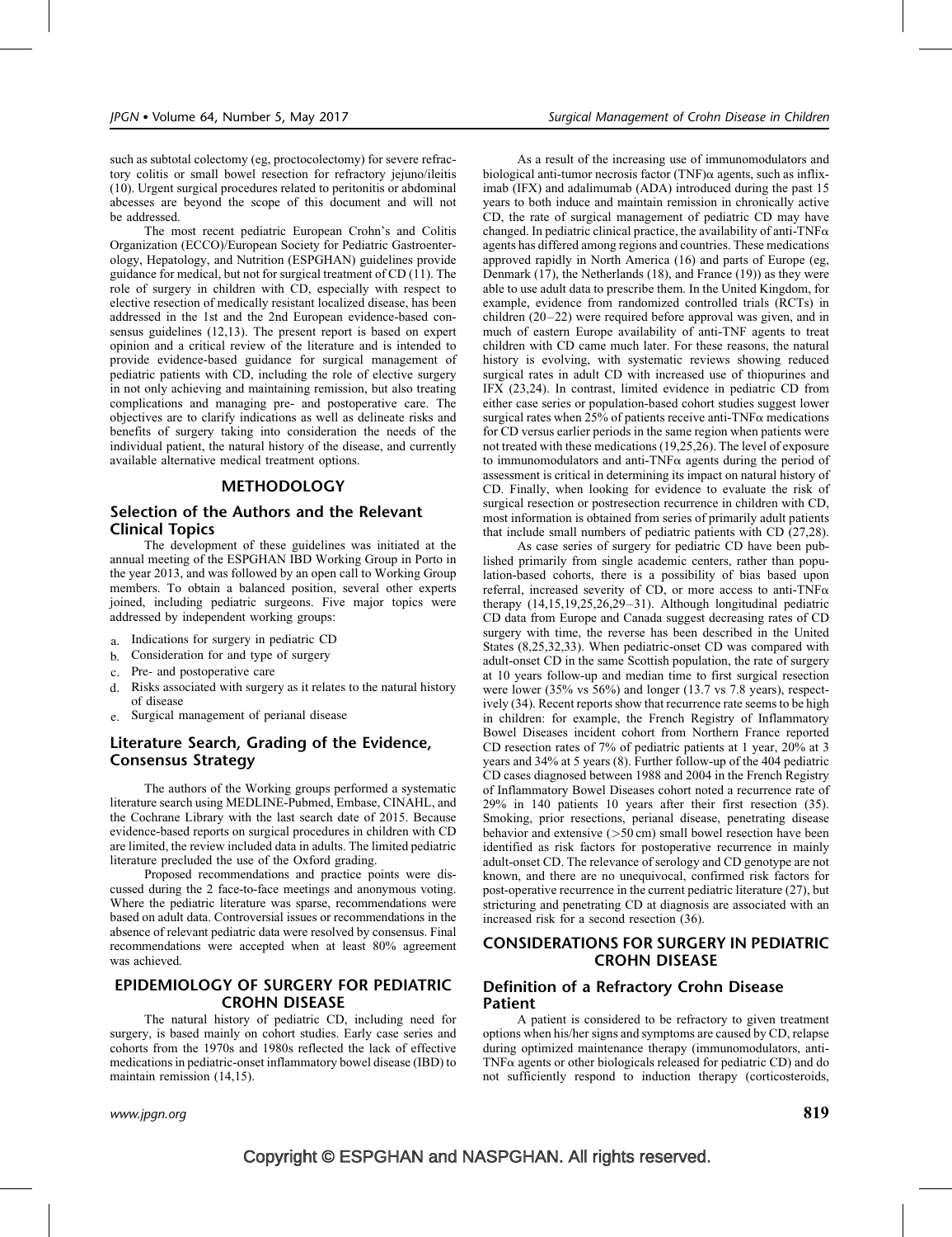Exclusive Enteral Nutrition—EEN) in spite of being on maintenance therapy. Nonadherence, insufficient therapy, and other causes for the signs and symptoms should be excluded before surgery is considered.

It is mandatory to prove with a high degree of certainty that signs and symptoms are due to active CD and not due to other causes (eg, diarrhea due to bile salt loss or infection, abdominal pain due to functional disorders or depression, growth failure due to growth hormone or nutritional deficiencies). Alternatively, if a specific bowel segment is responsible for symptoms, surgical intervention may be more appropriate than continued medical treatment. Nonadherence, inadequate dosing, or duration of medical therapy must be considered, before the patient is deemed to be refractory to therapy. Some relevant issues that should be considered before surgical intervention are shown in Table 1.

The decision for or against elective surgery in a patient with refractory CD rests on the short-term and long-term risks and benefits, such as the extent of disease and likelihood of remission or recurrence with resection. The decision is highly individualized.

Surgical resection is not curative for CD. Relapse, both at the area of anastomosis and at other sites, frequently occurs within 5 years postsurgery [\(31,37,38\).](#page-12-0) Refractory disease implies that the defined treatment goal for this patient cannot be achieved with the nonsurgical treatment option(s) and/or that continued medical management may have higher short-term or long-term risks than surgery. One must also take into account the relative costs and potential toxicities of long-term medical therapy. Treatment goals differ from patient to patient and should be well defined when a surgical procedure is considered. They include improvement of signs and symptoms severely affecting the quality of life (eg, pain, diarrhea, obstruction, fecal incontinence, growth failure) or prevention of severe complications (eg, ileus in bowel occlusion, fistula, abscess formation).

# Indications for Surgery

Statement 1. Surgery may be considered as an alternative to medical therapy when a patient has active disease limited to a short segment(s) despite optimized medical treatment. (Agreement 100%)

Statement 2. Surgery should be considered in children in prepubertal or pubertal stage if growth velocity for bone age is reduced over a period of 6 to 12 months in spite of optimized medical and nutritional therapy. (Agreement 100%)

Practice points:

- 1. In the absence of refractory disease, elective surgery is usually not indicated.
- In prepubertal or pubertal children with a delay in bone age, resection of a localized disease segment that is resistant to conservative therapy, may lead to catch-up growth within the next 6 months of postoperative period.

Growth failure is more frequent in CD than in ulcerative colitis (UC) being present in 15% to 40% of pediatric CD patients [\(39,40\).](#page-13-0) Although the use of corticosteroids has been implicated in growth failure, uncontrolled disease activity is considered the major factor. One of the main contributors to growth impairment is malnutrition influenced by enteric losses with malabsorption, suboptimal intake and increased energy needs [\(41\)](#page-13-0). Moreover,

|  |  | TABLE 1. Issues to consider before surgical intervention |
|--|--|----------------------------------------------------------|
|  |  |                                                          |

| Item                                 | Features to consider                                                                                                                                                     |  |  |
|--------------------------------------|--------------------------------------------------------------------------------------------------------------------------------------------------------------------------|--|--|
| CD phenotype                         | Paris classification: distribution, structuring or<br>inflammatory or both, presence and location of<br>fistula                                                          |  |  |
| Disease severity                     | Affected bowel segments                                                                                                                                                  |  |  |
| In case of strictures                | Length, degree, and particular location of the<br>stricture (eg, a short stricture in the proximal<br>duodenum versus the same stricture in the<br>small or large bowel) |  |  |
| In case of fistula                   | 1 or multiple, location (starting and ending point)                                                                                                                      |  |  |
| Current drug<br>treatment            | Compliance? Previous and current response? Do<br>they increase the risk of complications and<br>should be discontinued or decreased?                                     |  |  |
| Previous drug<br>treatment           | Reason for discontinuation: Loss of response?<br>Nonadherence? Side-effects?                                                                                             |  |  |
| Previous EEN                         | Compliance, response and duration of remission                                                                                                                           |  |  |
| Growth potential                     | Age, pubertal status, bone age, height for age,<br>and growth velocity over the last $6(-12)$<br>months                                                                  |  |  |
| Nutritional status                   | BMI, deficiencies of micronutrients affecting the<br>immune system and healing process                                                                                   |  |  |
| Comorbidities                        | Other chronic disease? Infections? Primary<br>immunodeficiency disease excluded?                                                                                         |  |  |
| Competence of the<br>treating center | P-IBD competent center?                                                                                                                                                  |  |  |

 $BMI = bone$  mass index;  $CD = Crohn$  disease;  $EEN = exclusive$  enteral nutrition;  $P$ -IBD = pediatric-onset IBD.

increased cytokine production [eg, interleukine (IL)-1B, IL-6, TNF $\alpha$ ], impairs hepatic expression of insulin-like growth factor 1 and contributes to growth hormone resistance in chondrocytes. Growth failure, characterized by delayed skeletal maturation and delayed onset of puberty, is best described in terms of height-forage standard deviation score  $(z \text{ score})$  or by variations in growth velocity for a period of 6 to 12 months. Earlier literature described the role of surgery in promoting growth in CD pediatric patients [\(42,43\)](#page-13-0). Most of these studies, however, were performed before the era of biological agents and may have been impacted by the increased use of corticosteroids.

Three retrospective trials with growth as an outcome measure were identified. One of these evaluated the effect of surgery on growth in children with CD who did not respond to medical therapy [\(30\).](#page-12-0) Growth and nutritional status improved by 6 and 12 months after surgery, with a significant increase in weight and height  $z$ scores. The other 2 studies analyzed the postoperative course of pediatric CD and the predictive factors of early postoperative recurrence [\(44,45\)](#page-13-0). After surgery, a significant improvement occurred in z scores for height and a mean height velocity of patients increased from 2.3 cm/y preoperatively to 3.4 cm/y following surgery. These results were supported by other studies [\(46–49\).](#page-13-0) Moreover, delaying surgical intervention into the late stages of puberty results in poor catch-up growth [\(39\).](#page-13-0)

Furthermore, concerns about inadequate growth and the prospect of not achieving adult growth potential may impact the quality of life for some patients. For these reasons, surgery should be considered a therapeutic strategy for inducing remission in early or mid-puberty in a child with localized CD who is refractory to medical therapies. Refusal, intolerance, or increased risks of maintenance medications such as immunomodulators or anti-TNF $\alpha$ agents may also be considered as possible indications for elective surgery.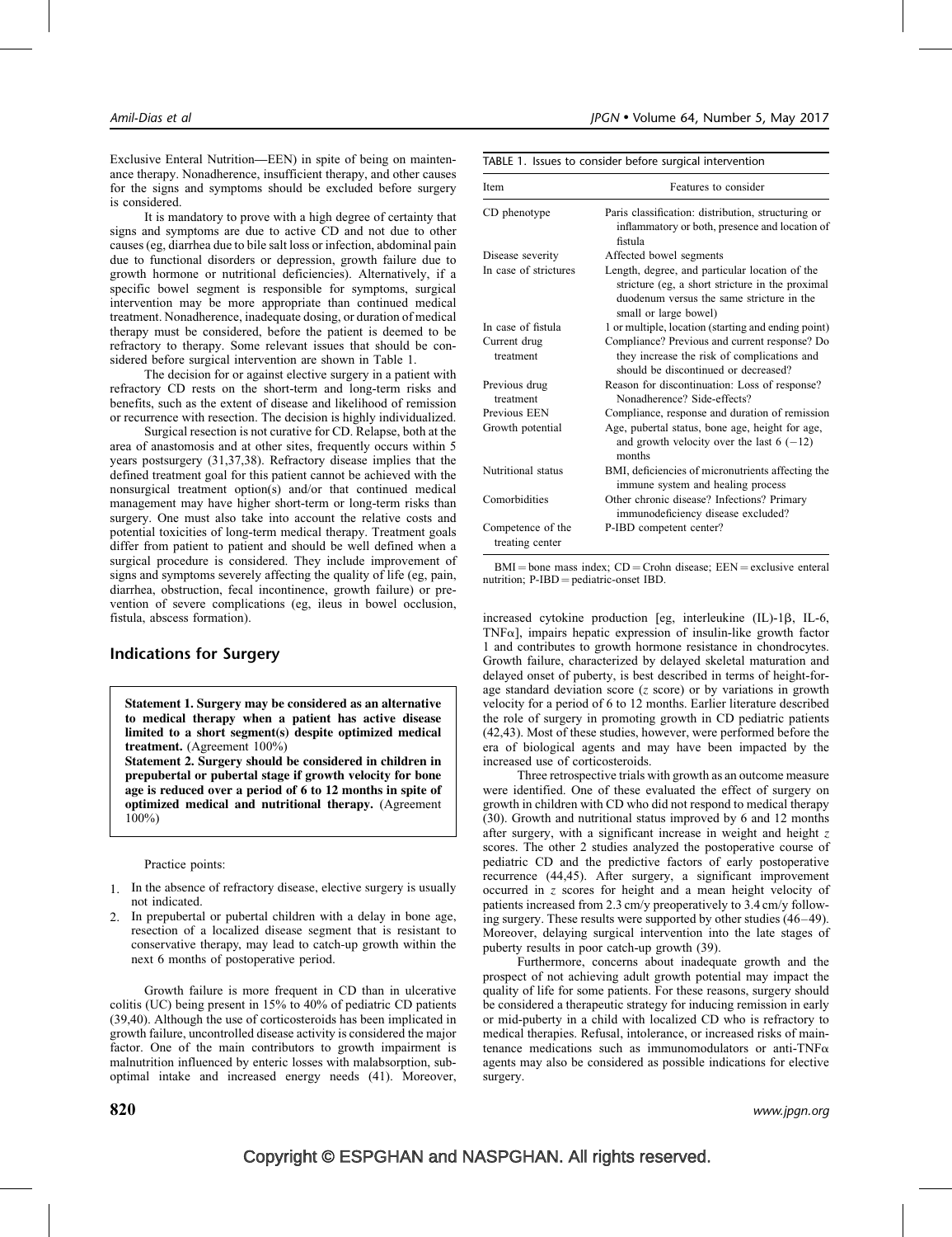# Investigations Required Before Surgery

Statement 3. A complete assessment of the patient's general and bowel condition is recommended before elective surgery to optimize the surgical approach, minimize the length of bowel resection, and reduce the risk of complications. It should include history, physical examination, ileocolonoscopy, imaging studies, screening for concomitant infections, and nutritional deficiencies. (Agreement 100%)

Practice points:

- 1. The optimal timing of surgery, the approach (laparoscopic or open) and bowel segments to be addressed should be discussed among the pediatric gastroenterologist, pediatric (or adult) surgeon, patient, and parents.
- 2. It is preferable that ileocolonoscopy (eosophagogastroduodenoscopy being optional depending on the actual disease) and imaging studies are performed in the center where the surgery will be performed.
- 3. The nutritional status should be assessed by anthropometry, laboratory parameters such as albumin, iron status, and selected vitamins and trace elements, depending on the individual patient.
- 4. In severe cases an extensive workup for immunodeficiency disorders should be completed in a specialized center before surgery.

## SELECTION OF THE TYPE OF SURGERY

Statement 4. Limited resection should be performed when a patient has localized small bowel or colonic CD not responsive to medical therapy. (Agreement 100%) Statement 5. Stricturoplasty needs to be considered when

a symptomatic patient has multiple short strictures in the small bowel. (Agreement 100%)

Statement 6. Extensive resections of the small bowel should be avoided as they pose a long-term risk of development of short-bowel syndrome. (Agreement 100%)

Statement 7. When a patient has pancolonic disease the choice of surgery is subtotal colectomy and ileostomy. Later ileorectal anastomosis can be performed if rectum is spared and there is no significant perianal disease. One stage ileo-rectal anastomosis is generally not advised. (Agreement 100%)

Statement 8. Ileal pouch-anal anastomosis is not recommended when a patient has CD. (Agreement 100%)

Practice points:

- 1. Limited resections are especially relevant for ileocecal lesions.
- 2. Although stoma is recommended as a general rule, partial colectomy andileo-rectal anastomosis may be performed without diverting ileostomy as a primary procedure in patients without significant immunosuppression or malnutrition. Increased rates of leakage associated with ileo-rectal anastomoses, however, support the use of temporary diverting ileostomy  $(44)$ .
- 3. Reversal of the diverting ileostomy following colonic resection may result in recurrence of inflammation in the colon or rectum.
- 4. Patients requiring emergent colectomy are not candidates for immediate reconstruction and should undergo a 2- or 3-staged procedure.
- 5. Although not recommended as a standard procedure, ileal pouch anal anastomosis may be considered in highly selected cases, that is, these patients need to be highly motivated and have no perianal or small bowel disease and good sphincter function. Successful outcomes can be achieved with this procedure.
- 6. Patients and their families should be aware of all possible risks and high complication rate including anastomotic leaks, anastomotic strictures, fistula formation to the anastomosis, as well as the risk of recurrence. Significant time should be dedicated to patients and their families during the counseling before the surgical procedure to discuss the possible complications and functional impairment.

## Limited Small Bowel Disease

For single site disease, such as the ileocecal area, a limited resection may be the treatment of choice. Reports of isolated small bowel resection surgery can be found in many of the larger published pediatric surgical series (1 case each described by Romeo et al  $(50)$ , Simon et al  $(51)$  and 2 cases each by Ba'ath  $(52)$ , Blackburn et al [\(31\)](#page-12-0), 11 cases by Hansen et al [\(38\),](#page-13-0) 16 cases by Diamond et al [\(29\)\)](#page-12-0). There is considerable debate in the literature whether surgery for CD should be performed laparoscopically or through the conventional open technique [\(53–55\)](#page-13-0). The laparoscopic surgical approaches, however, can certainly be used safely in children with low complication rates [\(29,55–57\).](#page-12-0)

For single and multiple site disease, stricturoplasty is best undertaken to preserve bowel length. Stricturoplasty has the advantage of bowel preservation, whereas surgical resection may put the patient at risk for short bowel. There does not appear to be a significant difference between the outcomes or the complication rates between surgical resection or stricturoplasty in pediatric CD [\(50\).](#page-13-0)

Standard Heinecke-Miculicz stricturoplasty is suitable for short segment strictures. Finney type stricturoplasty is used for strictures up to 20 cm long. For longer than 20 cm strictures, either a specialized form of stricturoplasty or a combination of resection and stricturoplasty type with anastomosis may be used.

## Colonic Crohn Disease

Symptoms of colitis are typically the first manifestations of CD in children under the age of 8 years [\(58,59\)](#page-13-0). The distribution of the disease may change with age making the choice of most appropriate surgery more difficult [\(59\)](#page-13-0). There is a lack of reliable pediatric data related to the management of Crohn colitis.

The main problem in the choice of operative treatment for colonic CD is the expected high rate of disease relapse [\(37,44\).](#page-13-0) Due to the high incidence of complications and relapses, risk of pediatric patients with colonic disease to end up with permanent ileostomy has been considerable. Recent reports in adults suggest that bowel sparing surgery in the form of segmental resections has better longterm outcomes [\(60,61\)](#page-13-0). Segmental large bowel resections have also been performed in children with left-sided colitis [\(62\)](#page-13-0) but recent data in 81 patients suggested that most patients will eventually require subsequent colectomy (Ian Sugarman, personal communication). Harper showed that temporary ileostomy is a safe conservative procedure which enables improvement in severely ill and even malnourished patients with Crohn colitis [\(63\)](#page-13-0). When a subsequent resection becomes necessary, it may be less extensive than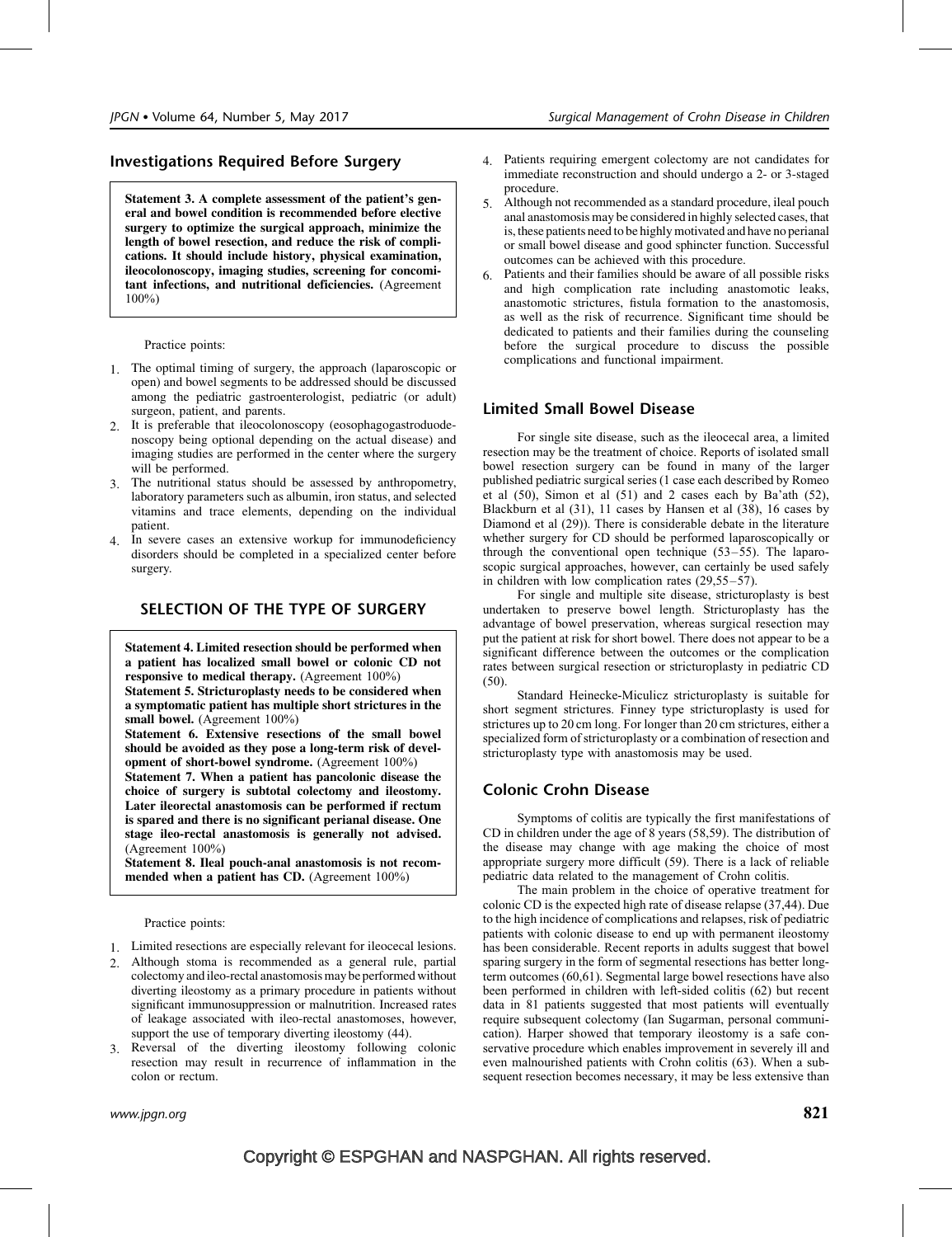initially considered because of the healing that has occurred due to improved nutrition [\(64\)](#page-13-0). Long-term remission is more common in patients with no significant anorectal disease [\(65\).](#page-13-0) Female gender and history of perianal disease have been reported to be predictive of repeat resection [\(61\).](#page-13-0) An important technical detail is to perform a wide bowel anastomosis, preferably with a stapled functional endto-end technique that is associated with longer recurrence-free periods when compared with hand sewn anastomoses [\(66\).](#page-13-0)

In children with refractory pan-colonic disease the choice of operation is usually total colectomy and ileo-rectal anastomosis. Elective resection with a primary anastomosis may be considered in a stable patient with good nutritional status. In the case of an emergency the best choice is, however, usually a staged procedure. Patients undergoing ileo-rectal anastomosis have excellent chances to avoid protectomy and permanent stoma formation. Preservation of the ileo-rectal anastomosis despite frequent recurrences of active disease has been reported in 76% to 86% of the cases [\(67,68\)](#page-13-0). Active anorectal disease at the time of the anastomosis is the best predictor for failure of the anastomosis [\(68\)](#page-13-0).

An alternative for total colectomy and ileo-rectal anastomosis is ileal pouch-rectal anastomosis. This may be considered in cases in which only a short segment of the rectum is retained following resection of diseased large bowel. A short ileal pouch (8– 10 cm) is anastomosed with the rectal stump. The outcomes after ileal pouch-rectal anastomosis are similar to those after ileo-rectal anastomosis [\(69\)](#page-13-0).

Ileal pouch-anal anastomosis is generally thought to be contraindicated in CD [\(70\).](#page-13-0) This is based on data from patients having undergone ileal pouch-anal anastomosis for presumed UC who subsequently had a change of diagnosis to CD. The cumulative frequencies of CD of the ileo-anal pouch originally devised for UC has ranged between 3% and 13% [\(71\)](#page-13-0). The diagnosis of CD of the pouch has been associated with 5-fold increase in risk of pouch failure compared with patients with ileo-anal pouch without CD [\(72,73\).](#page-13-0)

There is, however, recent growing evidence that supports highly selective use of restorative proctocolectomy with ileal pouch-anal anastomosis for CD. These patients have isolated colonic CD and no evidence of ileal or perianal involvement.

In patients with severe rectal and perianal disease, proctectomy or enteric diversion are rarely indicated, see section of Perianal disease. Colonic stricturoplasties, although feasible, are associated with a higher risk of complications and are therefore seldom used.

## RISK FACTORS OF COMPLICATIONS OF SURGERY AND PERIOPERATIVE MANAGEMENT

### Immediate Postoperative Complications

Statement 9. Corticosteroids exposure should be minimized prior surgery to reduce surgery-related complications such as infections. (Agreement 100%)

Statement 10. Anti-TNF $\alpha$  administration during immediate perioperative period (see practice point) is discouraged, as it is associated with an increased risk of infection. (Agreement 100%)

Statement 11. Nutritional status should be optimized and anemia corrected to reduce the risk of postoperative complications. (Agreement 100%)

Statement 12. A patient should cease smoking before surgery given the strong association of smoking with postoperative recurrence. (Agreement 100%)

Practice points:

- 1. Risk factors of perioperative complications include poor nutritional status, anemia, cigarette smoking and perioperative corticosteroid or anti-TNFa treatment.
- 2. Immediate postoperative morbidity ranges from 20% to 30%, in small bowel or ileocolic resection to 50% to 60%, in subtotal colectomy [\(29,74,75\)](#page-12-0).
- 3. Whenever possible, it is recommended to discontinue corticosteroids before surgery or to lower the dose to at least 0.5 mg/kg or 20 mg, whatever is less to minimize the risk of complications.
- 4. It is advisable to avoid anti-TNF drugs during the perioperative period (optimally 4–6 weeks before and in high-risk patients continuing anti-TNF postoperatively  $1-3$ weeks following surgery to minimize the risk of complications and in the latter group the risk of development of drug antibodies).
- 5. Data on the impact of immunomodulators to the risk of immediate postoperative complications is limited and conflicting. Although immunomodulators may be used throughout the perioperative period if maintenance therapy is indicated postoperatively, it may be reasonable to discontinue treatment with immunomodulators at least 1 week before surgery to reduce the risk for infections.
- 6. Stress doses of corticosteroids should be administered if steroids are ongoing or discontinued close to the time of the surgery, or adrenal suppression is not excluded.
- 7. Nutritional status should be optimized before surgery by using enteral nutrition (EN), but for some patients TPN may be needed.
- 8. Bowel cleansing is performed at discretion of the surgeon but not routinely required.
- 9. Although infrequent, the presence of hyperglycemia should be excluded, as it is associated with poorer outcomes, including poor wound healing and increased risk of infection.
- 10. Hospitalized children with CD should be assessed for potential risk factors for venous thromboembolism (VTE) including disease activity, steroid use, central venous access, parenteral nutrition, hypercoagulable condition, and immobilization. VTE prevention such as hydration, compression stockings, and mobilization should be provided to all patients. Pharmacological thromboprophylaxis may be considered in the postoperative course, although the absolute risk of VTE in children appears lower than in adults.
- 11. If indicated by family history, common genetic mutations associated with an increased risk of VTE should be screened preoperatively.

The most common short-term postoperative complications of bowel surgery are anastomotic leak, small bowel obstruction and ileus, infections, need for ileostomy, wound complications, fistulas, gastrointestinal bleeding, and VTE. Complication rates seem to be slightly lower in children than in adults, but vary a lot between procedures and studies [\(31,76–78\)](#page-12-0). Cigarette smoking is associated with an increased risk of postoperative complications in adults (odds ratio  $[OR] = 1.24$  (1.09–1.41) with CD [\(79\).](#page-13-0) Anemia and weight loss before surgery are also associated with a worse prognosis [\(79\)](#page-13-0). Blackburn et al [\(31\)](#page-12-0) recently reported their 10-year pediatric experience on risk of complications at a regional pediatric gastroenterology center. Among the 62 patients, there were 13 (22%) early and 5 (8.6%) late complications following intraabdominal surgery. Piekkala et al [\(37\)](#page-13-0) reported their long-term surgical outcomes in 36 Finnish children. At least 1 surgical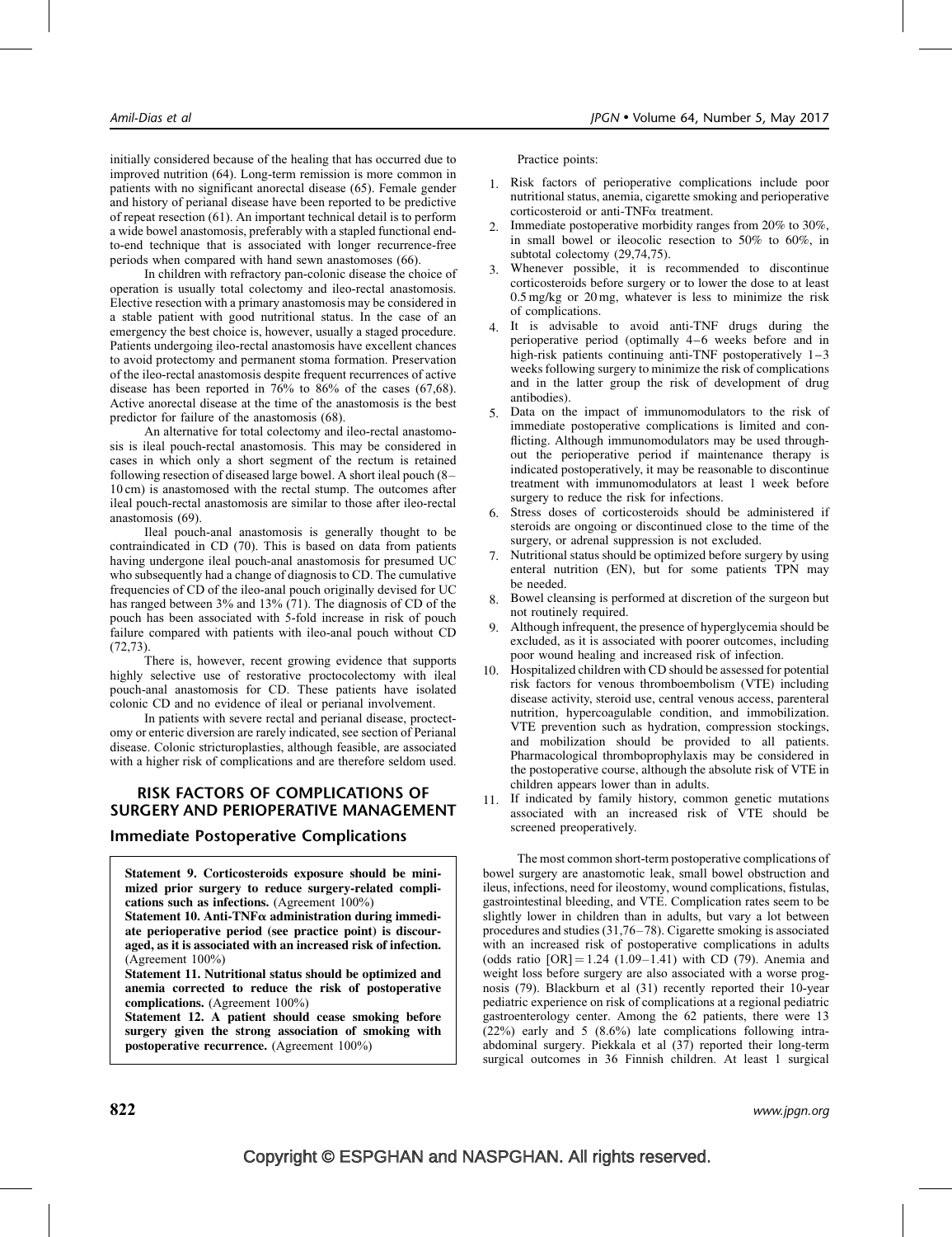complication occurred in 77% of patients. In a recent study, the postoperative complication rate was significantly lower in patients who had an ileal 1/16 (6%) or ileo-cecal resection 13/54 (24%) compared with hemi- 5/12 (42%) or total colectomy 11/21 (52%). In this report 10% to 30% of patients required further intervention mainly for ileus, bleeding, and infection [\(38\)](#page-13-0).

In children, the absolute risk of VTE is lower than in adults [\(80,81\).](#page-13-0) The absolute risks for VTE among children with CD with and without surgery were calculated to be 111.2 and 121.2/10,000 hospitalizations, respectively [\(80\).](#page-13-0) There are no published trials for the efficacy and safety of thromboprophylaxis in children with CD, but a guideline for evaluation of risk and prophylactic options has been proposed [\(82\)](#page-14-0).

#### Perioperative Medication

#### Corticosteroids

In adults, most publications have reported a negative impact of the preoperative use of  $\geq$ 5 mg prednisone (or its equivalent) daily within 14 to 60 days before surgery or  $\geq 10$  mg prednisone (or its equivalent) for at least 4 weeks before surgery [\(83,84\).](#page-14-0) In their prospective follow-up study, Nguyen et al [\(85\)](#page-14-0) reported an excess of complications, but not mortality, in patients with corticosteroid use within 30 days before surgery (adjusted OR (95% confidence interval  $\text{[CI]}$ ) = 1.26 (1.12–1.41) for CD. In the long-term registry of North American patients with Crohn Disease (TREAT) registry glucocorticoid use was an independent risk factor of serious infections (OR, 2.21; 95% CI, 1.46–3.34) [\(86,87\).](#page-14-0) In addition to the septic concerns, steroid use can lead to the suppression of the hypothalamus-pituitary-axis and subsequent adrenal insufficiency, even after shorter periods of therapy [\(84,88,89\).](#page-14-0) For this reason, perioperative glucocorticoid replacement therapy may be required. Wound healing complications, such as, disruption, persistent drainage, dehiscence, or wound failure, are usually associated with chronic use of corticosteroids at high doses [\(90\)](#page-14-0).

#### 5 Aminosalicylates

There is a paucity of clinical data for perioperative use of 5 aminosalicylates (5-ASA). Kumar et al [\(91\)](#page-14-0) suggested to discontinue the drug on the day of surgery. Continuing drugs after surgery is specific to each patient.

#### Immunomodulators

There are conflicting reports about the use of immunomodulators preoperatively and most data comes from adult studies [\(84\)](#page-14-0). In a retrospective study of 159 CD patients undergoing bowel surgery, Aberra et al [\(92\)](#page-14-0) found no increased infectious risk among patients receiving corticosteroids alone or patients receiving thiopurines with or without corticosteroids, in comparison to patients receiving neither medications. Additional reports including >200 adult patients each identified no increased risk of complications with immunosuppressive therapy at surgery [\(93,94\)](#page-14-0). Tay et al [\(95\)](#page-14-0) reported a lower incidence of septic complications in patients receiving immunomodulators (5.6% vs 25%). In contrast, another study found that thiopurines were associated with an increased risk of intra-abdominal septic complications (16% vs 6% without therapy) [\(96\).](#page-14-0)

Existing data do not suggest a significantly increased risk of perioperative infections or impaired wound healing with methotrexate. Given the lack of data, it may be reasonable to discontinue methotrexate at least 1 week before surgery in patients with a history of previous or severe septic complications, and resume if necessary no sooner than 1 week after surgery or when the wound has healed [\(97\).](#page-14-0)

There are conflicting results whether preoperative use of biologics increases risk of infectious complications [\(84\)](#page-14-0). There are only limited data in children [\(98\).](#page-14-0) A meta-analysis of the preoperative use of anti-TNF therapy in adults showed an increased prevalence of postoperative complications ( $OR = 1.45$ , 95% CI 1.04–2.02; 13 studies, 2538 patients), as well as for both infectious ( $OR = 1.47$ , 95% CI 1.08–1.99; 10 studies, 2116 patients) and noninfectious complications  $(OR = 2.29, 95\% \text{ CI } 1.14-4.61; 3 \text{ studies}, 729)$ patients) [\(99\).](#page-14-0) All included studies are retrospective, patient groups are heterogeneous, the inclusion criteria and definitions of complications vary, and confounding effects of concomitant therapies are not defined. Patients treated with IFX were more likely to be treated with immunomodulators and steroids. Also, the patients usually had additional risk factors including adverse surgical outcomes, malnutrition, and urgent indications for an operation.

#### Preoperative Nutrition

#### Practice point:

Consider initiation of EEN (continuous or bolus if tolerated) for at least 2 weeks before imaging studies and surgery are performed. Attenuation of inflammation will improve distinction between bowel narrowing due to stricturing or inflammatory processes [\(100\)](#page-14-0). This will allow the surgeon to plan the best approach (stricturoplasty or resection and minimize bowel loss). EEN will also allow reduction of corticosteroids, if given, and improvement of nutritional status.

Enteral support whenever possible is preferable to TPN to improve nutritional status because it is physiologic, is less costly, and has less potential for sepsis. A number of studies reported that poor nutritional status at the time of operation significantly increased the risk of postoperative complications and intra-abdominal infections in CD [\(101–104\).](#page-14-0) Intra-abdominal septic complications were associated with hypoalbuminemia  $\langle 3.0 \text{ g/d}L (101)$  $\langle 3.0 \text{ g/d}L (101)$  and the complication rate was 29% among 124 patients with low serum albumin levels  $\left( \langle 3.1 \text{ g/d} L \rangle \right)$  but only 6% among patients with normal albumin levels [\(104\).](#page-14-0) Improvement of nutritional status by TPN may contribute to a reduction of postoperative complications in both adult and pediatric patients [\(103,105,106\)](#page-14-0). Anastomotic dehiscence is consistently associated with a serum albumin levels <3.5 g/dL in elective colorectal resections in adults (for review [\(84\)\)](#page-14-0). In a study of 78 patients with penetrating CD, preoperative management, including nutritional support and weaning off steroids, allowed ileocecal resection with low rates of postoperative morbidity [\(107\)](#page-14-0).

## LONG-TERM POSTOPERATIVE COMPLICATIONS

Statement 13. Vitamin B12 levels (active vitamin B12) should be routinely monitored in patients who undergo resection of >20 cm of terminal ileum. (Agreement 100%) Statement 14. Bile acid malabsorption should be suspected in patients with persistent diarrhea despite clinical remission or limited disease activity after ileal resection. (Agreement 100%)

Statement 15. The patient should be informed that after surgical resection, the risk of bowel obstruction is increased (either secondary to recurrent disease or adhesions). (Agreement 100%)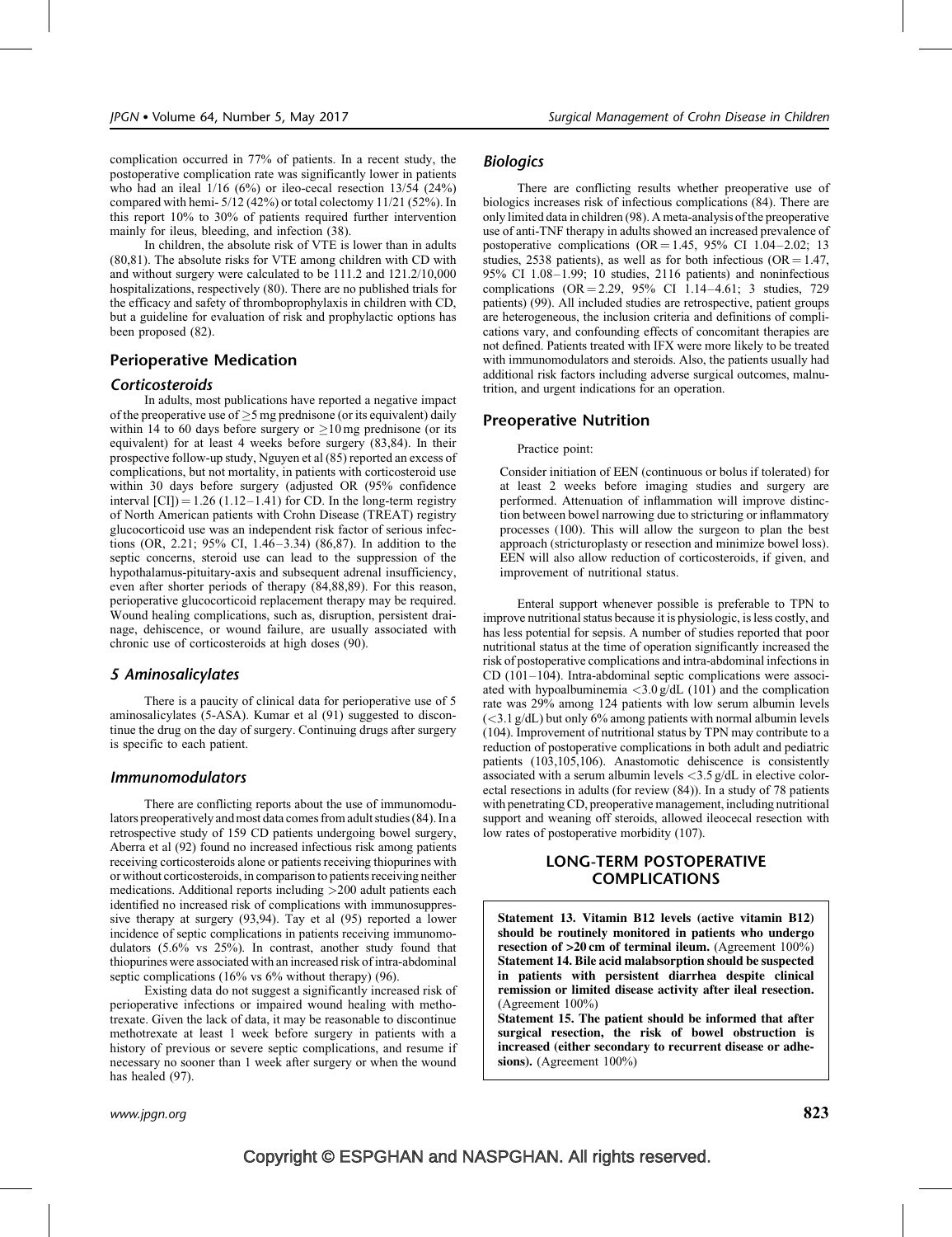Practice points:

- 1. The risk of postsurgical functional impairment, although small, should be discussed before patients undergo intestinal resection. Bowel function is not often affected by localized small bowel or ileocecal resection. Subtotal colectomy and ileoanal anastomosis result in an increased frequency of defecation, but the functional outcome is good when CD stays in remission.
- 2. Ileal resection <20 cm of bowel length is infrequently associated with vitamin B12 deficiency or bile acid malabsorption. Surgical treatment should aim to preserve bowel length by using bowel sparing techniques.
- 3. Methylmalonic acid may help in detecting early vitamin B12 deficiency (by itself or with a homocysteine test).
- 4. As stated in the ''Selection of the type of surgery'' section, ileal pouch-anal anastomosis should be avoided in CD. Repeated episodes of pouchitis are common and pouch failure may occur in CD patients with a pouch.
- 5. There is limited evidence that fertility may be lower in patients with CD and this may be further enhanced by surgery [\(108,109\)](#page-14-0).

## Bowel Function

There are limited data on postsurgical bowel function. Only 1 study with a small number of patients addressed the development of functional problems after small intestinal resection. Almost all children with limited ileal resection were continent, as were children with partial colectomy but this was based on only 6 children [\(37\)](#page-13-0). Meta-analysis that compared segmental versus subtotal/total colectomy in adults found that more patients were continent after segmental colectomy [\(110\).](#page-14-0) There are no pediatric data regarding bowel function after ileo-rectal anastomosis.

The only large study reporting functional outcomes after proctocolectomy and ileal pouch anal anastomosis (IPAA) in the pediatric population included 433 patients (5.1% with UC patients postoperatively classified as CD) [\(111\)](#page-14-0). Wound infection and pouch failure rates were significantly higher in patients with CD. Piekkala et al [\(37\)](#page-13-0) reported a small pediatric study in which all patients with IPAA had experienced pouchitis and eventually, 4 of 8 patients needed bowel diversion. The latter study is the only study addressing the development of functional problems after small bowel resection but the study is retrospective with small number of patients. In adult patients functional results after IPAA are inconsistent and meta-analysis found no significant functional differences between CD and UC patients except for increased urgency and incontinence in CD patients [\(112–116\).](#page-14-0) Other studies in adults reported that patients with proven CD who underwent IPAA developed CD of the pouch in 40% to 63% of cases during the 5-year postoperative period [\(117,118\).](#page-14-0)

#### Vitamin B12 Malabsorption

Resection of the terminal ileum may lead to malabsorption of vitamin B12. Ahmed and Jenkins [\(119\)](#page-14-0) reported the effect of small bowel surgery on vitamin B12 levels in 18 children with variable ileal resection due to CD for a period of 10 years. None of the children had low vitamin B12 levels before or after small bowel surgery suggesting that serum levels are poor indicators for actual needs. Recently, measurement of active vitamin B12 (transcobalamin-bound) has been adopted [\(120\)](#page-14-0). A recently published systematic review in adults with IBD found that ileal resections greater than 30 cm were associated with vitamin B12 deficiency, whereas

those patients with <20 cm of resected ileum had normal serum vitamin B12 [\(121\).](#page-14-0)

## Bile Acid Malabsorption

Approximately 95% of bile acids are re-absorbed in the distal ileum and although their malabsorption can cause diarrhea, it is unusual to have steatorrhea with malabsorption of fat-soluble vitamins resulting in the formation of gallstones and kidney stones [\(122,123\)](#page-14-0). One pediatric study found that 23% of patients with CD had bile acid malabsorption [\(124\).](#page-14-0) Patients with previous ileal resections (resected bowel length was 10–30 cm) had significantly higher serum C4-concentrations  $(7\alpha$ -hydroxy-4-cholesten-3-one), suggesting bile acid malabsorption, than patients with ileal inflammation only [\(124\).](#page-14-0) Adult studies showed bile acid malabsorption in 55% to 90% of patients who had terminal ileal resections  $(125-127)$ .

Resection of the terminal ileum may lead to diarrhea due to bile acid malabsorption. When suspected, bile acid malabsorption may be confirmed indirectly by a short-term empirical treatment with bile acid-binding drugs, such as cholestyramine or colestipol. Measurement of serum  $7\alpha$ -hydroxy-4-cholesten-3-one levels in serum may be helpful to establish a diagnosis when available [\(128\)](#page-15-0). Measurement of whole body retention of a radioactive bile acid, SeHCAT (selenium-75-homocholic acid taurine) is not standardized.

## Quality of Life After Crohn Disease Surgery

The quality of life (QoL) is in general good after CD surgery at pediatric age. Piekkala et al [\(37\)](#page-13-0) found comparable QoL between the patients and controls, but when patients had school or work absences the QoL decreased. The type of surgery or the number of complications did not appear to have an effect on QoL. Two studies from the same center, performed on limited number of patients  $(n = 5$  in both studies) reported that stoma formation was associated with restricted sport activities in children [\(129,130\)](#page-15-0). On the other hand, Piekkala found no effect of permanent stoma on QoL in children compared to adult patients with a stoma who scored lower for general health and physical activity compared to controls [\(37,131\).](#page-13-0)

#### Intestinal Obstruction

One of the late complications of surgery in CD patients is intestinal obstruction. Pediatric data showed that the incidence of bowel obstruction caused by adhesions or anastomotic stricture varied from 1.2% to 9.1% for the first 12 to 24 months after the surgery [\(29,31,53,132\)](#page-12-0). Only 1 study reported bowel obstruction due to adhesions in 12/36 (33.3%) and anastomotic stenosis/ stricture in 9/36 (25%) of patients with a median follow-up of 10 years [\(37\).](#page-13-0)

Strong evidence does not exist linking specific surgically related factors to the postoperative development of intestinal obstruction. A pediatric study found a higher risk to re-stricture following strictureplasty compared with resection [\(133\);](#page-15-0) however, data are not uniform [\(50\).](#page-13-0) Another proposed risk factor is end-toend anastomosis, but a meta-analysis of adult data found that endto-end anastomosis is not associated with an increased risk for obstruction [\(134,135\)](#page-15-0). One RCT in adults found that open surgery is more likely to cause obstruction compared with laparoscopic procedure, whereas another found no advantages of laparoscopic procedure over open surgery [\(136,137\)](#page-15-0).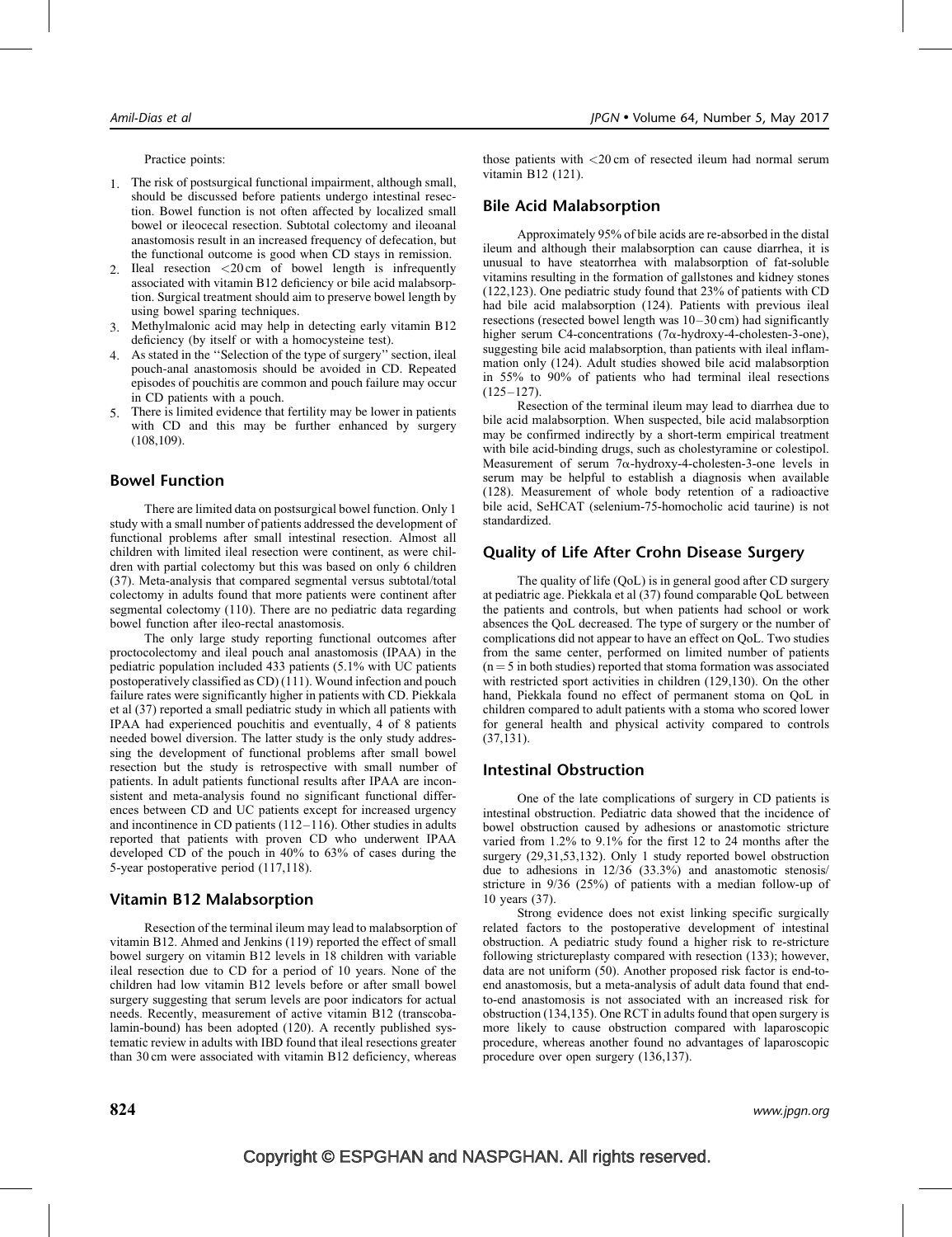# Short Bowel Syndrome/Intestinal Failure

Studies in adults found that the cumulative incidence for intestinal failure in CD is 1% after 5 years and 4.5% to 6.1% after 15 years from initial surgery [\(138,139\)](#page-15-0). Identified risk factors include penetrating disease type, remaining small intestine of <200 cm, ostomy creation and colectomy [\(140\)](#page-15-0). Based on these observations, surgical treatment should preserve bowel length as much as possible by using bowel sparing techniques, including strictureplasty and limiting removal of the bowel to those areas associated with the symptoms [\(141,142\)](#page-15-0).

## Fertility

Abdominal surgery in patients with severe inflammation may be associated with impaired fertility, whereas in less ill patients fertility is preserved as recently shown in a large cohort of women undergoing surgery for appendicitis [\(143\).](#page-15-0) There are no studies on pediatric CD.

## SCHEDULE FOR FOLLOW-UP AFTER SURGERY

Statement 16. Postoperative medical treatment should be based on ileocolonoscopy assessment and not solely on symptoms or serum inflammatory markers. Repeated fecal biomarkers testing may aid in deciding on the timing of endoscopy. (Agreement 100%)

Practice points:

- 1. Postoperative endoscopic evaluation should be performed at 6 to 9 months after surgery [\(144,145\).](#page-15-0)
- 2. Local recurrence limited to the anastomotic site (Rutgeerts i1), however, is common but does not indicate need for changing therapy in asymptomatic patients.
- 3. Fecal calprotectin is superior to C-reactive protein (CRP) and clinical disease activity indices in monitoring disease recurrence. It is advisable to test calprotectin level repeatedly during the follow-up to detect early asymptomatic recurrence. The scheme for most effective follow-up is not established but testing at least 2 to 3 times per year is advisable.
- Magnetic resonance enterography, abdominal ultrasound, and wireless capsule endoscopy can detect disease recurrence but are not a substitute for endoscopy.

## Predictors of Early Recurrence

There are no pediatric studies identifying predictors of early recurrence after surgical resection in CD but the risk is high [\(27,35,37,38\)](#page-12-0). In adults, there are recognized as risk factors for recurrence, such as smoking, penetrating disease, perianal disease, presence of granuloma in the resected segments, submucosal plexitis, or presence of extraintestinal manifestations [\(146\).](#page-15-0)

Although clinical recurrence occurs in 30% during the first year after resection, approximately 80% show endoscopic recurrence that precedes clinical symptoms [\(147\).](#page-15-0) Therefore, endoscopic recurrence is the strongest predictor of disease progression [\(148–151\)](#page-15-0). Rutgeerts index is the most widely used measure to assess endoscopic lesions and has a strong predictive validity in adults (Table 2)  $(151, 152)$ . Rutgeerts score  $\geq$  i2 has higher risk of clinical recurrence at 4 years compared with score  $\langle 2(100\% \text{ vs } 9\%, \text{respectively})(151)$ .

Monitoring to detect recurrence is important. Because publications dealing with this issue are almost all based on adult patients, pediatric recommendations have to be extrapolated. The

| TABLE 2. Endoscopic recurrence after surgery |                                                                                                                                                    |  |  |
|----------------------------------------------|----------------------------------------------------------------------------------------------------------------------------------------------------|--|--|
| Endoscopic score                             | Definition                                                                                                                                         |  |  |
| i <sub>0</sub>                               | No lesions                                                                                                                                         |  |  |
| $\mathbf{i}$                                 | $\leq$ 5 aphrous lesions                                                                                                                           |  |  |
| i2                                           | >5 aphrous lesions with normal mucosa between<br>the lesions, or skip areas of larger lesions, or<br>lesions confined to the ileocolic anastomosis |  |  |
| i3                                           | Diffuse aphrous ileitis with diffusely inflamed<br>mucosa                                                                                          |  |  |
| i4                                           | Diffuse inflammation with already larger ulcers,<br>nodules, and/or narrowing                                                                      |  |  |

Rutgeerts score [\(151\).](#page-15-0)

recently published Australian randomized postoperative Crohn endoscopic recurrence trial (POCER) study evaluated the efficacy of endoscopically tailored treatment [\(153\).](#page-15-0) A cohort of 174 adult CD patients was included and all received medical prophylaxis starting immediately after surgery. After randomization (2:1) further step-up in treatment was based upon findings at ileocolonoscopy at 6 months (endoscopy group) or clinical symptoms (control group). Ileocolonoscopy performed 18 months after surgery showed recurrence in 49% in the endoscopy group versus  $67\%$  ( $P = 0.03$ ) in the control group. Therefore, ileocolonoscopy performed 6 months after resection is recommended to monitor for postoperative recurrence [\(154\).](#page-15-0) There is poor correlation between postoperative endoscopic recurrence and clinical symptoms, Crohn's disease activity index (CDAI) or blood inflammatory markers such as CRP [\(12,27,147,155\)](#page-12-0).

Fecal calprotectin may be used to screen patients who require colonoscopy for detecting mucosal recurrence and may be helpful in the timing of endoscopy [\(156,157\).](#page-15-0) This is supported by data from the POCER study, which shows that the level of calprotectin correlates well with endoscopic recurrence but not with CRP or CDAI [\(153,158,159\)](#page-15-0). Level of calprotectin  $>100 \mu g/g$  indicated endoscopic recurrence with a sensitivity 0.89 and negative predictive value 0.91. This means that colonoscopy could have been avoided in 47% of patients. Another adult study reported accordingly that the best cutoff point for calprotectin was  $100 \mu g/g$  to distinguish between endoscopic remission and recurrence, with a sensitivity 0.95 and negative predictive value 0.93 [\(160\).](#page-15-0) Such levels are, however, close to normal values, and therefore the level of calprotectin that practically should lead to endoscopy remains to be determined. There are no pediatric data yet on the strategy of follow-up after surgery. A small pediatric study reported that when compared with first postoperative fecal calprotectin, the concentration of calprotectin increased significantly more in patients with either endoscopic or histological recurrence versus no recurrence. The best cutoffs in pediatric patients were as follows: calprotectin  $>139 \mu g/g$  or increase of 79  $\mu$ g/g compared with first postoperative value were suggestive of endoscopic recurrence (Rutgeerts score i2–i4), while calprotectin  $>101 \mu$ g/g or increase of 21  $\mu$ g/g indicated histological recurrence [\(161\).](#page-15-0) It must be, however, noted that exact levels of calprotectin may differ with specific brands; therefore, reference values must be determined locally according to the method used.

Abdominal US and CT can also be used for detection of disease recurrence, but because of radiation CT should be avoided in children, if possible [\(162\)](#page-15-0). One study found magnetic resonance enterography to have a similar value in predicting postoperative recurrence as ileocolonoscopy [\(163\).](#page-15-0) A number of small studies with conflicting data show that wireless capsule endoscopy may be used in detecting mucosal lesions post-surgery in selected patients [\(156–158\).](#page-15-0) Presently none of these studies have, however, proven to be superior to ileocolonoscopy for disease sited within the reach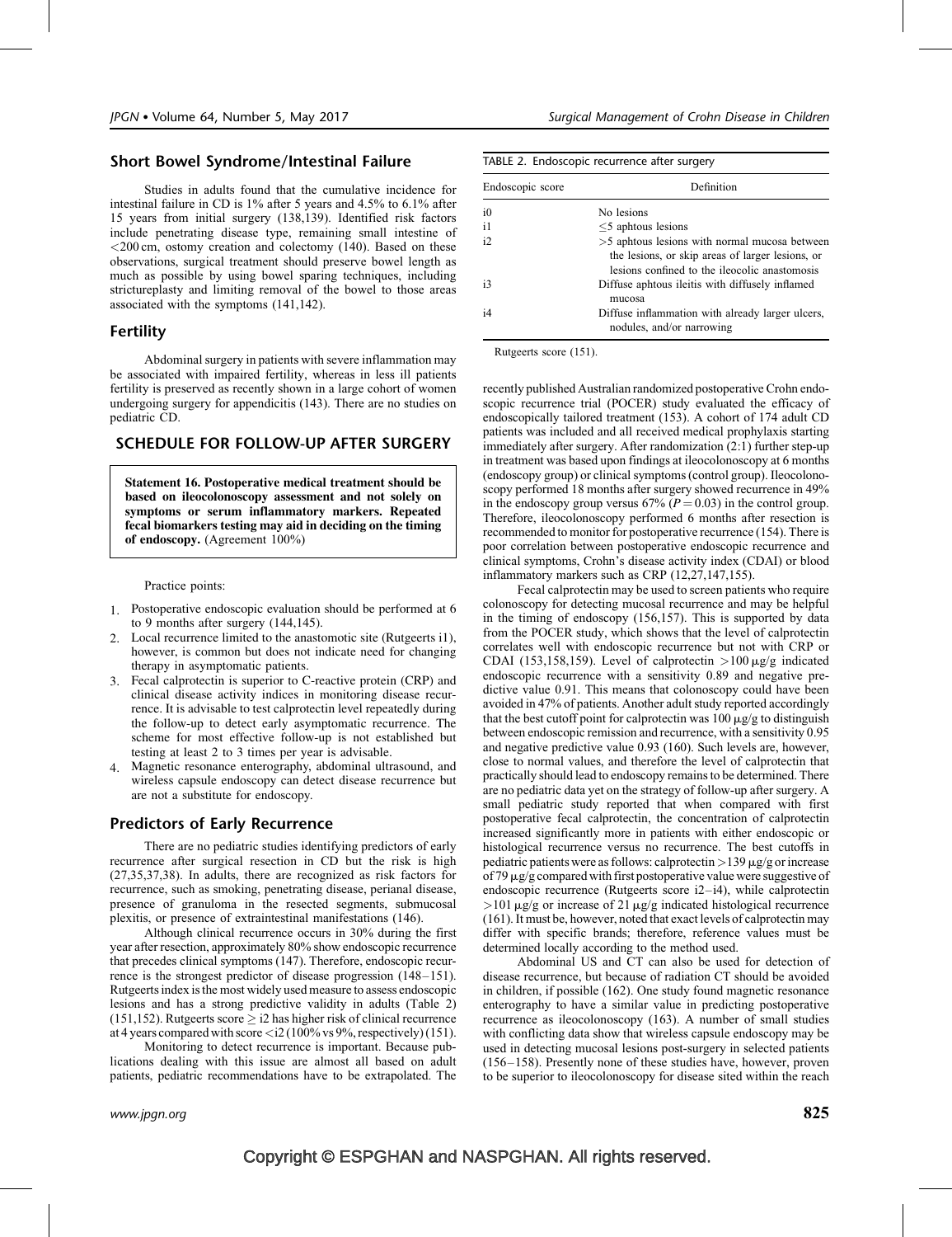of ileocolonoscopy. In patients with lesions of the small bowel then magnetic resonance enterography is more appropriate.

# PREVENTION OF RECURRENCE

The risk of recurrence depends on several factors. Patients with extensive disease, short disease duration from diagnosis to surgery, recurrent surgery, long resected segment, surgery for fistulizing disease, disease complications, impaired growth, pubertal delay, perianal disease, or smoking habits may be categorized as having high risk and therefore need a more active follow-up.

# Thiopurines

Statement 17. 1. Thiopurines may be used for preventing postoperative recurrence when a child has a moderate risk of CD recurrence. (Agreement 100%)

Statement 18. 2. When thiopurines have failed preoperatively their postoperative use requires careful risk-benefit analysis. (Agreement 100%)

#### Practice point:

1. Thiopurines should be considered after surgery in thiopurinenaïve patients with extensive disease or risk factors of relapse. When preoperatively adequately treated with thiopurines and disease activity results in surgery, the efficacy of using thiopurines in preventing recurrence is uncertain as most of the reported data of the postoperative efficacy come from patients previously treatement naïve. In patients pretreated with thiopurines, relapse prevention with methotrexate may be an option, but there are no specific data available.

Thiopurines (azathioprine [AZA] and 6-mercaptopurine [6MP]) have a well-established role in maintaining remission in CD. Their efficacy in preventing postoperative recurrence is debated and all data come from adult studies [\(164–166\)](#page-15-0). The ECCO 2010 guideline advocates their use postoperatively in patients with ''highrisk'' factors [\(13\)](#page-12-0). Thiopurines were superior over 5-ASA in preventing any endoscopic recurrence at 12 months but not severe recurrence, and not clinical recurrence at 12 or 24 months [\(167–](#page-15-0) [170\).](#page-15-0) Combining the only studies with a placebo arm, however, demonstrated that the use of thiopurine reduced clinical and severe endoscopic recurrence at 12 months [\(169,171\)](#page-15-0). The superiority of thiopurine over 5-ASA was shown in a third meta-analysis, although thiopurines were associated with more adverse events [\(172,173\)](#page-15-0). In the RCTs, most patients randomized to receive AZA/6-MP were thiopurine-naïve (previous thiopurine exposure in 7% in the D'Haens' study, 8.5% in the Ardizzone study, not specified in the Hanauer study) [\(169,171,174\)](#page-15-0). There is no evidence-based data on the use of MTX in preventing postoperative recurrence in pediatric CD.

# **Biologics**

Statement 19. 1. Treatment with anti-TNF $\alpha$  is recommended when a CD patient has a high risk of postoperative recurrence or has widespread disease. (Agreement 100%) Statement 20. 2. When a patient experiences endoscopic recurrence after intestinal resection despite optimal thiopurine treatment, the therapy should be escalated to anti-TNF $\alpha$  medication. (Agreement 100%)

Practice points:

- 1. Anti-TNF $\alpha$  treatment may be used postoperatively if the patient has been a primary responder, did not develop anti-TNF antibodies and also in those with widespread disease, that is, active disease beyond the resected site.
- 2. Those with reintroduction of anti-TNF $\alpha$  after an interval of >12 weeks need careful monitoring for development of antibody-associated loss of response.
- 3. Early endoscopic evaluation after surgery (suggested 6 months) has been shown to be adequate to help decide when to introduce anti-TNF $\alpha$  in patients without apparent disease after surgery [\(153\)](#page-15-0).

Evidence for prophylactic anti-TNF $\alpha$  use in postoperative recurrence is based on several small clinical trials in adults summarized in Supplemental Digital Content, Table 1, [http://links.lww.](http://links.lww.com/MPG/A936) com/MPG/A936[. The most recent RCT study, POCER study,](http://links.lww.com/MPG/A936) [concluded that selective immune suppression, adjusted for early](http://links.lww.com/MPG/A936) [recurrence, rather than routine use, leads to disease control in most](http://links.lww.com/MPG/A936) [patients \(153\).](http://links.lww.com/MPG/A936)

Most of the adult studies cited did not include patients previously treated with anti-TNF $\alpha$ . In the randomized, doubleblinded, placebo-controlled study on anti-TNF $\alpha$  in postoperative CD, there were only 8 patients who had received prior IFX (30% in the IFX group) within 6 months of surgery (number of infusions 1– 4) [\(155\).](#page-15-0) Patients with fibrostenosis or penetrating disease were not considered true primary nonresponders, but rather had developed complications that required surgery. In the POCER study no more than one-third of the studied patients had previously received anti-TNF $\alpha$  (21% and 29% of the active care and the standard care groups, respectively) [\(153\).](#page-15-0) Therefore, there is insufficient data to establish if anti-TNF $\alpha$  agents are less effective in preventing recurrence if prescribed for the patient who failed treatment before the surgery as compared to the anti-TNF $\alpha$ -naïve patient. Also, the presence of drug antibodies underlying loss of response is less reported. The use of IFX reduced the rate of endoscopic but not clinical recurrence [\(175\).](#page-16-0)

One study reported benefit from lower doses of anti-TNF $\alpha$ (IFX 3 mg/kg) to maintain remission but trough levels were not measured [\(176\)](#page-16-0). Thus, this approach is not recommended in pediatric patients.

# Other Medications

Practice point:

1. The evidence is weak to support the use of the following postoperative prevention medications: 5-ASA/sulfasalazine, budesonide, antibiotics, and probiotics.

There are no pediatric studies evaluating these medications. Trials of mesalazine therapy  $(3-4)$ g/day) showed a significant reduction of risk of clinical (relative risk [RR] 0.76, 95% CI 0.62–0.94) and severe endoscopic recurrence (RR 0.50, 95% CI 0.38–0.92) in adults but the number needed to treat for these outcomes was high (12 and 7, respectively) [\(169,177–181\).](#page-15-0) Also, nitroimidazole antibiotics (eg, metronidazole) have been used to prevent relapse, but they may not produce added benefit when used as concomitant therapy with AZA [\(182\)](#page-16-0). Adverse effects may limit long-term use in children. A Cochrane review, which evaluated 2 adult trials, concluded that the risk of clinical and endoscopic recurrence was reduced with nitroimidazole antibiotics compared with placebo (RR 0.23, 95% 0.09–0.57, number needed to treat  $=$  4 and RR 0.44, 95% CI 0.26–0.74, number needed to treat  $= 4$ )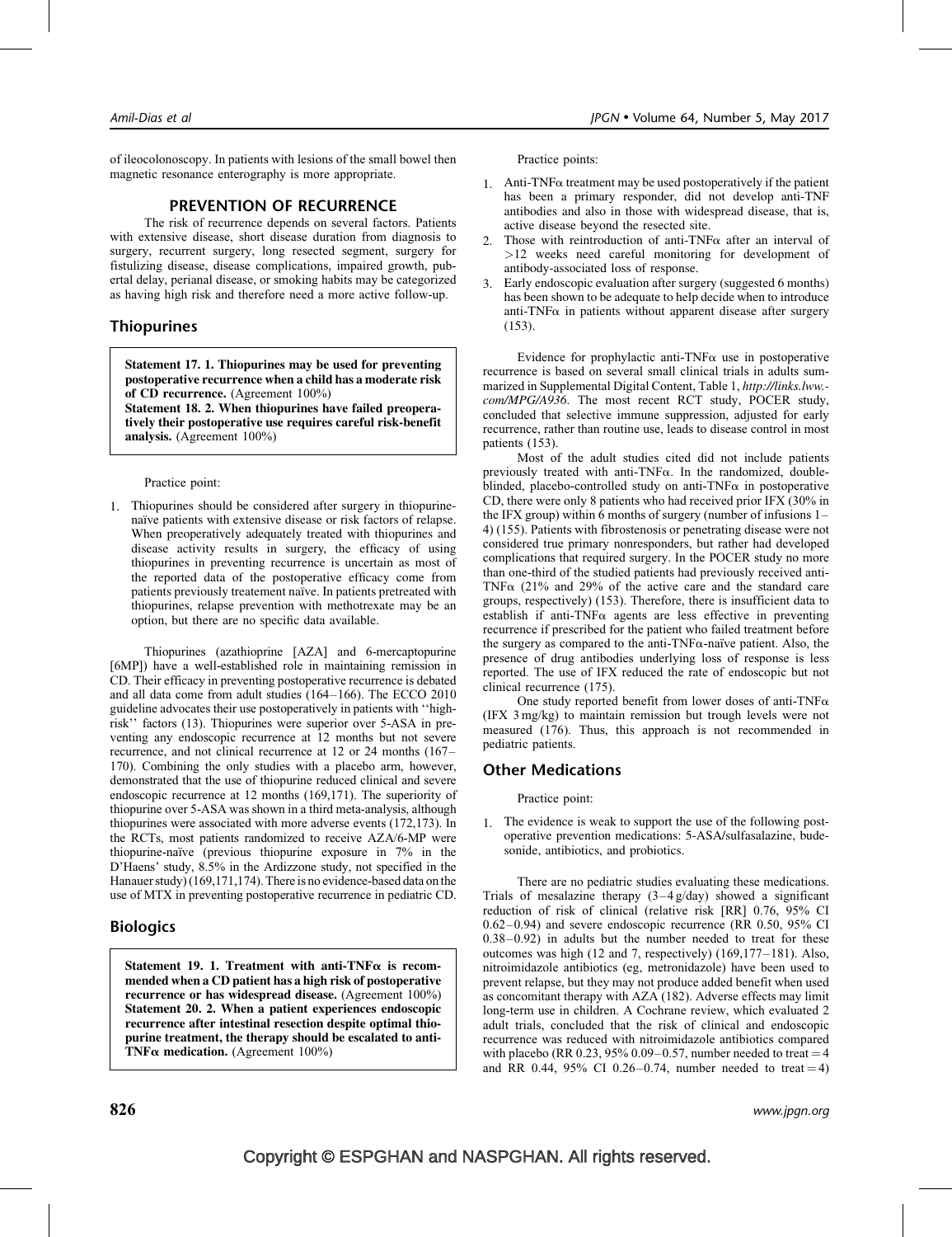[\(164,183,184\)](#page-15-0). In 1 trial metronidazole was administered for 3 months and in the other, ornidazole for 1 year. Results for ciprofloxacin (500 mg bid for 6 months vs placebo) have been disappointing in a recent pilot RCT [\(185\).](#page-16-0) Budesonide and probiotics are ineffective in relapse prevention [\(186–191\).](#page-16-0)

Partial EN may be an effective treatment option to prevent postoperative recurrence based on a nonrandomized prospective study in 40 adult CD patients with ileal or ileocolonic resection [\(192\).](#page-16-0) In the EN group, 1 of 20 patients developed clinical recurrence compared with 7 of 20 in the non-EN group during 1-year follow-up (endoscopic recurrence rates were 30% vs 70%, respectively). EN consisted of nocturnal infusion of elemental diet (via nasogastric tube) along a low-fat diet during the day for 12 months, compared with no nutritional intervention (non-EN group). All of the patients received 5-ASA medication. The treatment acceptability was low (50%). The beneficial effect of EN in preventing postoperative recurrence following resection was further supported by a 5-year follow-up study [\(193\).](#page-16-0) Another nonrandomized study from Japan suggested a benefit in preventing postoperative recurrence from taking >50% of calories in the form of EN [\(194\)](#page-16-0). No pediatric trial to date has evaluated the potential or efficacy of postoperative EN in preventing recurrence.

# HOW TO CHOOSE THE TYPE OF POSTOPERATIVE MAINTENANCE MEDICATION

Selecting the most appropriate therapeutic intervention for prevention of postoperative recurrence of CD remains a challenging clinical problem, especially in children in whom there is a lack of Level 1 evidence. Although the majority of patients with CD will eventually require surgery, most of those who are left untreated postoperatively will develop disease recurrence within a few years and many will need reoperation within 10 years [\(37,38,195\)](#page-13-0). Given the fact that children who undergo resection have a lifelong risk for repeated resections and are at risk to develop short bowel syndrome, the issue of preventing recurrence is of the greatest importance. The suggested algorithm is presented in [Figure 1](#page-10-0).

Practice points:

- 1. Low-risk patients may be given no prophylaxis medication after surgery or only 5-ASA if signs of colonic involvement. Maintenance enteral nutrition may also be considered [\(196,197\)](#page-16-0).
- 2. In high-risk patients (extensive disease, short disease duration from diagnosis to surgery, recurrent surgery, long resected segment, surgery for fistulizing disease, disease complications, perianal disease, smoking) anti-TNF $\alpha$  is the most effective therapy, even in patients who were treated before surgery.
- 3. Ileocolonoscopy is recommended 6 to 9 months after surgery with treatment step-up if Rutgeerts score is  $>$  i2)
- 4. Fecal calprotectin may be evaluated at regular intervals, for example, every 3 to 6 months, with further endoscopy in case of significant increase. Most published studies suggest best cutoff level of fecal calprotectin as  $100 \mu g/g$  for predicting endoscopic recurrence but lower values of 60 or  $75 \mu g/g$  have also been suggested [\(198,199\).](#page-16-0)

The role of endoscopy-guided treatment to modify clinical outcome has been evaluated in several adult retrospective studies with conflicting results [\(158,200,201\).](#page-15-0) A prospective study (174 patients enrolled) revealed that at 18 months after surgery recurrence occurred in 49% versus 67% (randomization 2:1 to either endoscopy tailored treatment at 6 months postoperatively or control group ( $P = 0.028$ ); patients in both groups received prophylaxis starting immediately after surgery (153). A small Japanese prospective study with a 5-year follow-up period has revealed comparable results [\(193\)](#page-16-0). Alike in adults, a constant rise in fecal calprotectin is suggestive of disease recurrence in children [\(161\).](#page-15-0)

#### PERIANAL DISEASE

Perianal CD is a complex condition that is frequently refractory to treatment and needs a combined medical and surgical approach. In adult CD, up to 54% of patients present with perianal complications, perianal fistulas develop in 20% and recurrence occurs in approximately 30% of patients [\(202,203\).](#page-16-0) The majority of patients with perianal fistulas have colonic disease involving the rectum [\(204\)](#page-16-0). Perianal manifestations including fissures and skin tags are present in 13% to 62% of children with CD [\(205\)](#page-16-0). Perianal fistulas are present in 10% to 15% of the time at diagnosis [\(206–208\)](#page-16-0).

## Diagnostic Approach

Various fistula classifications have been proposed either relating fistulas to the ano-rectal ring (high or low) or more precisely as described by Parks, using the external sphincter as the reference point [\(29\).](#page-12-0) For clinical practice, classification into simple (superficial involvement of the external sphincter by single fistula tract without rectal inflammation or abscess) and complex (deep or extensive involvement of the sphincter musculature by fistula tract or associated rectal inflammation, abscess or stenosis) perianal fistula is more relevant [\(207,210,211\)](#page-16-0). For the management of perianal fistulizing CD it is essential locate the fistula origin, establish the anatomical course of the fistula tract and exclude or identify the presence of associated rectal inflammation or abscess [\(207,211,212\).](#page-16-0)

Statement 21. Pelvic MRI and evaluation under anesthesia by a surgeon with experience in pediatric anorectal disease should be among the initial procedures in evaluating a child with suspected complex perianal CD. (Agreement 100%)

Statement 22. Disease extension should be re-evaluated by ileocolonscopy in all patients with complex perinanal disease manifesting after primary diagnostic investigations of CD. Concomitant intestinal lesions (inflammation, stenosis) have both prognostic and therapeutic relevance. (Agreement 100%)

When the child has perianal pain an abscess is almost always present. In such situations prompt evaluation under anesthesia, including drainage, is the procedure of choice to minimize damage to the sphincter [\(212–214\)](#page-16-0). Nevertheless, pelvic MRI has an accuracy of 76% to 100% for fistulae in studies performed in adults and it has become an essential tool as well for children providing important information for the surgeon about the tract of the fistula and identifying an abscess [\(203,214–219\)](#page-16-0). When pain is not present, most children will tolerate a gentle digital rectal examination to identify a stricture or fluctuance. The most common approach to evaluate perianal CD for children involves an external and rectal examination followed by MRI imaging and examination under anesthesia by an experienced surgeon [\(212\).](#page-16-0) Fistulography is rarely needed for evaluation of the fistula tract. Endoscopic ultrasound has also been used to diagnose and guide management of perianal disease with satisfactory result [\(220\)](#page-17-0). Disease extension should be re-evaluated by ileocolonoscopy in all patients with complex perianal disease that develops after primary diagnostic investigations of CD.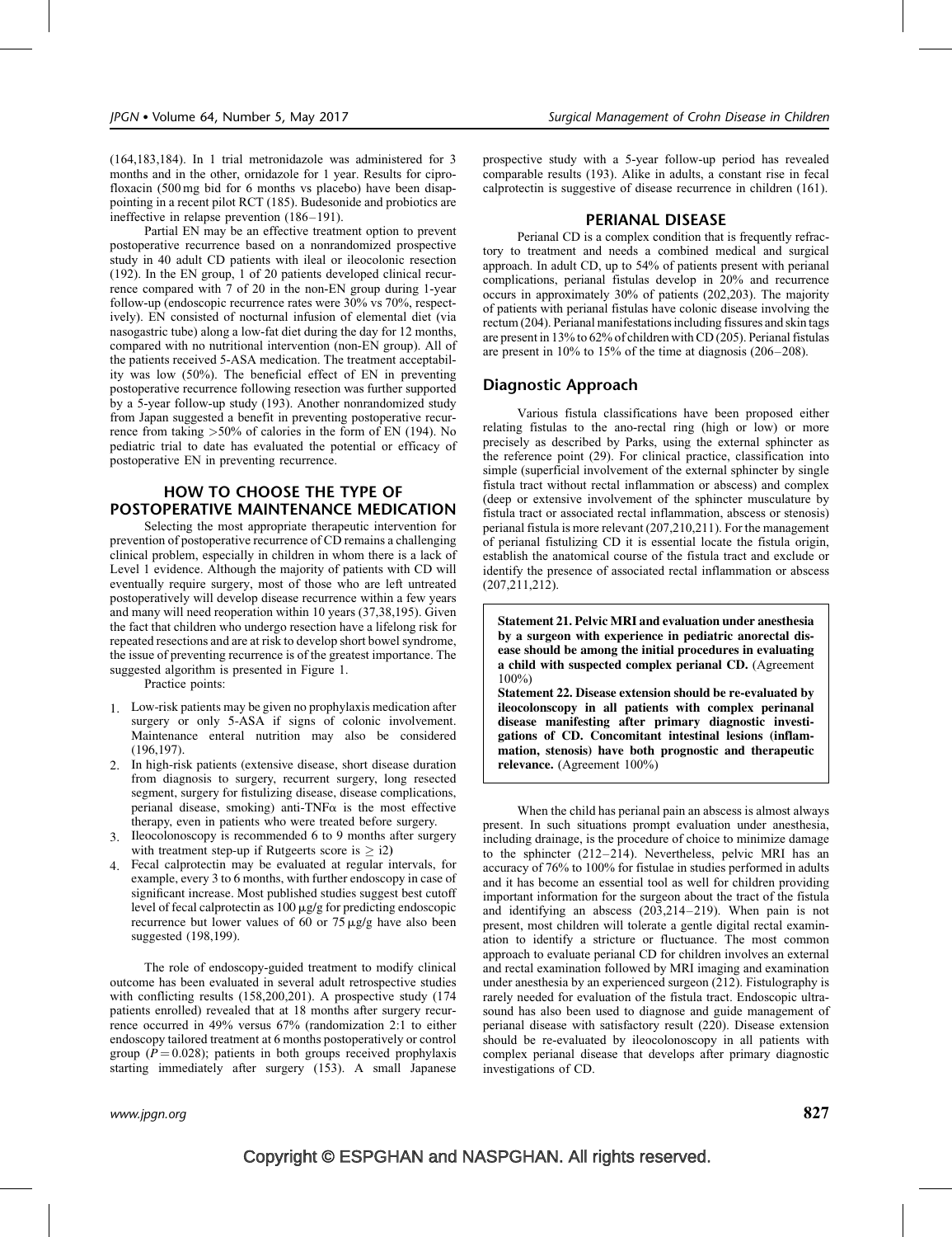<span id="page-10-0"></span>

FIGURE 1. Therapeutic algorithm for preventing postoperative recurrence in pediatric Crohn disease. (\*) High-risk factors are growth failure, delayed puberty, short duration from diagnosis to surgery, extensive resection (>40 cm), penetrating behavior, active disease beyond resected site. (\*\*) Fecal markers cutoff according to local reference value (see text, Section 10, practice point 4). (\*\*\*) Decision of the given therapy according to the severity of relapse and disease history.  $IMM = immunomodulator$ ;  $MEN = maintenance$  enteral nutrition.

A less common condition described as severely destructive form, separate to the more commonly recognized perianal disease is reported rarely but is a real treatment challenge. Markowitz et al [\(221\)](#page-17-0) were the first to report in 1995 such a severe and mutilating form and named it highly destructive perianal disease (HDPD). They identified 67 of 230 patients (29%) (children and adolescents) with perianal disease of which only 6 (2.6% of total children) were described with HDPD. Since then there have been a few other case reports highlighting the severity of the condition and difficulty of treatment [\(222–225\)](#page-17-0). It is characterized by visualization of deep perianal ulceration and tissue destruction associated with copious exudate with involvement of perineum and surrounding areas.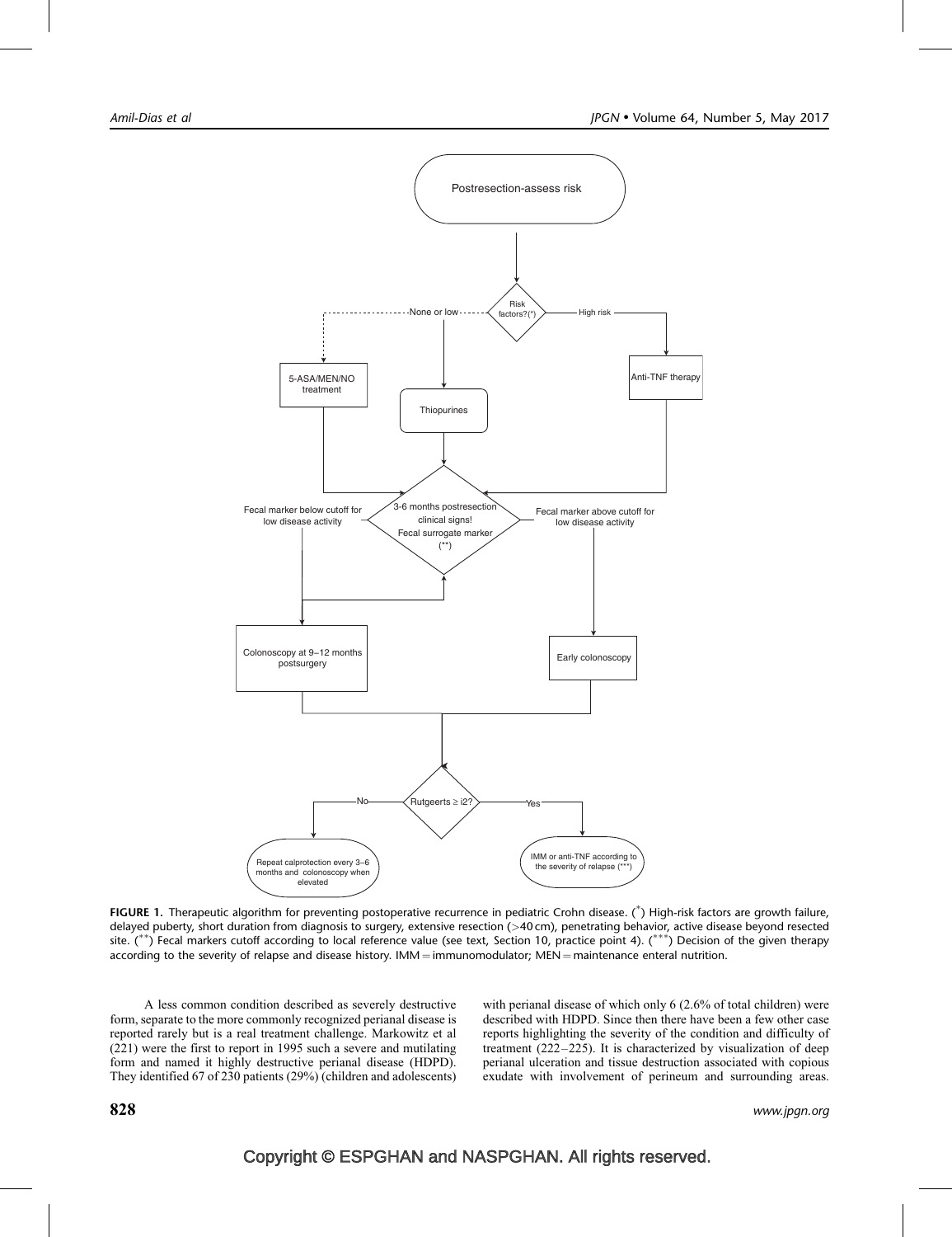Unfortunately, HDPD is not particularly responsive to medical therapies including hyperbaric oxygen even with the advent of biologics and often diverting the fecal stream via an ostomy to promote perianal healing is the only effective form of management. Successful skin grafting of the perianal ulceration following fecal stream diversion has been described [\(223,225\)](#page-17-0).

## Treatment of Perianal Fistulae

Statement 23. Treatment of perianal CD should be based on combination of surgery, antibiotics and biologics. (Agreement 100%)

Statement 24. Presence of perianal abscess should be ruled out early and when detected drainage should be discussed with the surgeon. (Agreement 100%)

Statement 25. Placement of noncutting seton should be considered in all complex fistula tracts, especially in those with recurrent abscesses. (Agreement 100%)

#### Practice points:

- 1. In asymptomatic simple perianal fistulae no actions are needed but careful monitoring is recommended.
- 2. Symptomatic simple fistulae should be treated either with placement of noncutting seton or in superficial cases with fistulotomy.
- 3. Uncomplicated fissures may be treated with topical therapy.
- 4. Anti-TNF $\alpha$  agents should be used as primary medical induction therapy for complex perianal CD in combination with appropriate surgical intervention after effective abscess drainage. After successful induction, anti-TNF $\alpha$  scheduled maintenance is mandatory. Antibiotics may be used as second line medical treatment until drainage from the abscess or fistula has stopped. The evidence for the use of AZA-6MP is weak.
- 5. Antibiotics, metronidazole  $(20-30 \text{ mg} \cdot \text{kg}^{-1} \cdot \text{day}^{-1})$  or ciprofloxacin  $(10-20 \text{ mg} \cdot \text{kg}^{-1} \cdot \text{day}^{-1})$  are most widely used.
- 6. The timing of removal of setons depends on subsequent therapy and treatment response.
- 7. Anti-TNF $\alpha$  should be continued for at least 1 year following with abscess drainage.
- 8. In case of failure of IFX, ADA is recommended. In case of failure to respond to available anti-TNF $\alpha$  agents and other biologics with proven efficacy in CD, AZA/6-MP, methotrexate, or tacrolimus with antibiotics may be used.
- 9. The use of cutting setons may damage anal sphincter and induce incontinence.
- 10. Fistulectomy and fistulotomy carry a risk of incontinence and therefore should only be performed by expert surgeons [\(13\)](#page-12-0). Endorectal mucosal advanced flap is an option in the absence of rectal disease and in case of a single fistula source that it is easily identified.
- 11. Proctectomy (and permanent diversion) may be considered when a patient has severe rectal and perianal disease.

When a simple perianal fistula is symptomatic there is consensus in adults to use antibiotics as the first therapeutic option, azathioprine/6-mercaptopurine (AZA/6-MP) as the second option and IFX as a third option. Combined medical and surgical approach is favored [\(212\)](#page-16-0).

There is lack of controlled evidence on the efficacy of antibiotics that are the first-line therapy especially in simple fistula in children and adults [\(209,211,212\).](#page-16-0) There are no controlled trials

assessing the effect of AZA/6-MP on the closure of perianal fistulae as primary endpoint [\(204,226,227\).](#page-16-0) Small uncontrolled series on efficacy of intravenous cyclosporine A and oral tacrolimus have been reported [\(228,229\).](#page-17-0)

In adults, IFX was the first agent shown to be effective in an RCT for inducing closure of perianal fistulae and maintaining response over 1 year (complete closure in 55% vs 13% in the placebo group) [\(230\).](#page-17-0) In another trial, randomized controlled trial to assess the efficacy and safety of repeated infusions of infliximab in patients who improved after an initial infusion of infliximab (ACCENT) II, complete closure was seen in 36% at week 54. Comparable results with ADA (Crohn trial of the fully human antibody adalimumab for remission maintenance [CHARM]) have been observed in adults [\(231,232\)](#page-17-0). Results on the use of ADA following IFX failure or intolerance are conflicting [\(233,234\).](#page-17-0) In fistulizing disease, maintenance on IFX reduced hospitalization and surgery [\(235,236\).](#page-17-0)

In pediatrics the post-hoc analysis of 22 patients with perianal CD of REACH study, response rates were 41% at week 2 and 72% at week 54 [\(237\).](#page-17-0) In another study, long-term clinical response to IFX was observed in 9 of 16 patients with refractory CD and draining fistulae [\(238\)](#page-17-0). Top down strategy compared with a step up approach in a small group of pediatric patients showed better results (3/6 in the step up group compared with 12/12 completely closed in the top down group) at 1 year [\(239\).](#page-17-0) As of yet there are no published studies on the use of ADA in this context.

The combination of IFX and surgery with seton placement gives better results, longer effect duration and lower rate of recurrence to either treatment alone most likely related to better drainage of the abscess and fistulae [\(240–243\)](#page-17-0). One strategy is to place seton before the start of therapy with IFX. Loose noncutting setons are used because a cutting seton may cause damage to the anal sphincter resulting in incontinence [\(207\)](#page-16-0). In a recent retrospective study in 13 adolescent patients with complex perianal fistulae treated with seton placement and then IFX, >90% responded. Fistula response 8 weeks was complete in 77% and partial in 15%. Fistula recurred in 3/13 (23%) patients, 2 on biological therapy and 1 after discontinuation of treatment [\(244\).](#page-17-0) The loss of response to biological therapy was associated with detectable drug antibodies.

Anti-TNF $\alpha$  medication may be used as a first choice of treatment for complex perianal CD following radical surgery of ''Cone-like'' fistulectomy of each fistula tract with sparing of the sphincter [\(211\).](#page-16-0) In the recent ECCO/ESPGHAN pediatric guidelines for medical management of CD anti-TNF $\alpha$  therapy is recommended as primary induction and maintenance therapy for children with active perianal fistulizing disease in combination with appropriate surgical intervention [\(11\)](#page-12-0). The tract may persist as assessed by MRI and drainage usually recurs if treatment is stopped [\(212\).](#page-16-0) Surgical treatment always is considered indicated for complex perianal CD. A perianal abscess should always be drained.

There is uncontrolled evidence that local injection of IFX close to the fistula tract may be beneficial in patients not responding to or intolerant of intravenous IFX [\(11,245\)](#page-12-0). Also, intralesional administration of mesenchymal stem cells has been reported as a promising treatment option in complex perianal fistula in adults [\(246\)](#page-17-0).

A diverting ostomy or proctectomy may be necessary for severe disease refractory to medical therapy. In such patients the risk of the ostomy becoming permanent is significant [\(207\)](#page-16-0). Rectal stenosis or strictures are relatively rare findings in children with CD and most commonly located at the dentate line. They may respond to repeated anal dilatation under anesthesia. A refractory short stricture may be amenable for stricturoplasty, whereas more extensive strictures may require fecal diversion with or without proctectomy.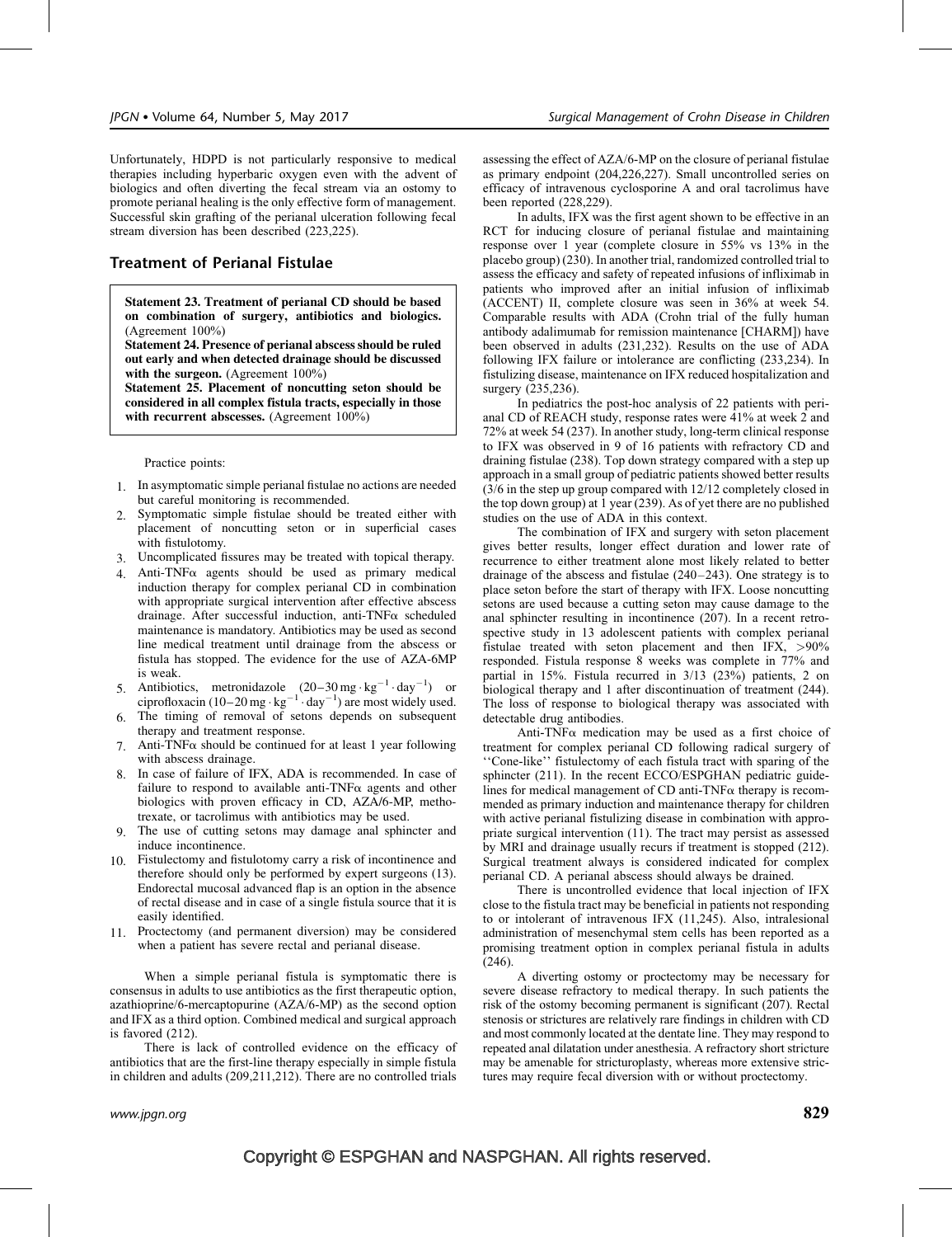## <span id="page-12-0"></span>Other Fistulizing Crohn Disease

The most common fistulae in CD are enteroenteric. Surgical management typically involves resection of the diseased segment of bowel and closure of the connection with uninvolved intestine. Similarly, enterovesical fistula are managed by resection of the diseased segment and primary closure of the bladder.

## Enterocutaneous Fistulae

Management of enterocutanoeus fistulae reported in children with CD is a complex challenge [\(36\)](#page-13-0). IFX had modest effect on 25 patients out of 282 with rectovaginal fistulae [\(236\)](#page-17-0). Early reoperation to close a fistula tract is often associated with recurrence or further complications. Optimizing the nutritional status is of importance in such situations [\(212\)](#page-16-0).

## Enterogynecalogical Fistulae

In low anal-introital asymptomatic fistula surgery may not be necessary. In patients with symptomatic fistula surgery may be necessary including diverting ostomy.

Rectovaginal fistulae have been rarely reported in children [\(221,247\).](#page-17-0) Surgery for such a condition should be tailored individually. Resection of the diseased gut segment is usually necessary when small bowel or sigmoid-gynecological fistulae are present [\(212\).](#page-16-0) Rectovaginal fistulae not responding to conservative treatment should be treated surgically with an advancement flap and diverting-ostomy when necessary because of the presence of unacceptable symptoms [\(212,248–251\).](#page-16-0) In recurrent fistulizing disease gracilis muscle interposition has been successfully reported [\(252,253\).](#page-17-0)

#### REFERENCES

- 1. Walters TD, Griffiths AM. Mechanisms of growth impairment in pediatric Crohn's disease. Nat Rev Gastroenterol Hepatol 2009;6: 513–23.
- 2. Chouraki V, Savoye G, Dauchet L, et al. The changing pattern of Crohn's disease incidence in northern France: a continuing increase in the 10- to 19-year-old age bracket (1988–2007). Aliment Pharmacol Ther 2011;33:1133–42.
- 3. Cosnes J, Gower-Rousseau C, Seksik P, et al. Epidemiology and natural history of inflammatory bowel diseases. Gastroenterology 2011;140:1785–94.
- 4. Gasparetto M, Guariso G. Highlights in IBD epidemiology and its natural history in the paediatric age. Gastroenterol Res Pract 2013; 2013:829040.
- 5. Levine A, de Bie CI, Turner D, et al. Atypical disease phenotypes in pediatric ulcerative colitis: 5-year analyses of the EUROKIDS Registry. Inflamm Bowel Dis 2013;19:370–7.
- 6. de Bie CI, Paerregaard A, Kolacek S, et al. Disease phenotype at diagnosis in pediatric Crohn's disease: 5-year analyses of the EURO-KIDS Registry. Inflamm Bowel Dis 2013;19:378–85.
- 7. Gupta N, Cohen SA, Bostrom AG, et al. Risk factors for initial surgery in pediatric patients with Crohn's disease. Gastroenterology 2006;130:1069–77.
- 8. Vernier-Massouille G, Balde M, Salleron J, et al. Natural history of pediatric Crohn's disease: a population-based cohort study. Gastroenterology 2008;135:1106–13.
- 9. Pigneur B, Seksik P, Viola S, et al. Natural history of Crohn's disease: comparison between childhood- and adult-onset disease. Inflamm Bowel Dis 2010;16:953–61.
- 10. Bemelman WA, Allez M. The surgical intervention: Earlier or never? Best Pract Res Clin Gastroenterol 2014;28:497–503.
- 11. Ruemmele FM, Veres G, Kolho KL, et al. Consensus guidelines of ECCO/ESPGHAN on the medical management of pediatric Crohn's disease. J Crohns Colitis 2014;8:1179–207.
- 12. Caprilli R, Gassull MA, Escher JC, et al. European evidence based consensus on the diagnosis and management of Crohn's disease: special situations.  $Gut$  2006;55(suppl 1): $i36-58$ .
- 13. Van Assche G, Dignass A, Reinisch W, et al. The second European evidence-based consensus on the diagnosis and management of Crohn's disease: special situations. J Crohns Colitis 2010;4:63-101.
- 14. Homer DR, Grand RJ, Colodny AH. Growth, course, and prognosis after surgery for Crohn's disease in children and adolescents. Pediatrics 1977;59:717–25.
- 15. Sedgwick DM, Barton JR, Hamer-Hodges DW, et al. Population-based study of surgery in juvenile onset Crohn's disease. Br J Surg 1991;  $78.171 - 5$
- 16. Hyams JS, Lerer T, Griffiths A, et al. Long-term outcome of maintenance infliximab therapy in children with Crohn's disease. Inflamm Bowel Dis 2009;15:816–22.
- 17. Wewer V, Riis L, Vind I, et al. Infliximab dependency in a national cohort of children with Crohn's disease. J Pediatr Gastroenterol Nutr 2006;42:40–5.
- 18. de Ridder L, Rings EH, Damen GM, et al. Infliximab dependency in pediatric Crohn's disease: long-term follow-up of an unselected cohort. Inflamm Bowel Dis 2008;14:353–8.
- 19. Crombe V, Salleron J, Savoye G, et al. Long-term outcome of treatment with infliximab in pediatric-onset Crohn's disease: a populationbased study. Inflamm Bowel Dis 2011;17:2144–52.
- 20. Hyams JS, Crandall W, Kugathasan S, et al. Induction and maintenance infliximab therapy for the treatment of moderate-to-severe Crohn's disease in children. Gastroenterology 2007;132:863–73.
- 21. Ruemmele FM, Lachaux A, Cezard JP, et al. Efficacy of infliximab in pediatric Crohn's disease: a randomized multicenter open-label trial comparing scheduled to on demand maintenance therapy. Inflamm Bowel Dis 2009;15:388–94.
- 22. Hyams JS, Griffiths A, Markowitz J, et al. Safety and efficacy of adalimumab for moderate to severe Crohn's disease in children. Gastroenterology 2012;143:365.e2–74.e2.
- 23. Chatu S, Subramanian V, Saxena S, et al. The role of thiopurines in reducing the need for surgical resection in Crohn's disease: a systematic review and meta-analysis. Am J Gastroenterol 2014;109:  $23 - 34.$
- 24. Costa J, Magro F, Caldeira D, et al. Infliximab reduces hospitalizations and surgery interventions in patients with inflammatory bowel disease: a systematic review and meta-analysis. Inflamm Bowel Dis 2013;19: 2098–110.
- 25. Jakobsen C, Paerregaard A, Munkholm P, et al. Pediatric inflammatory bowel disease: increasing incidence, decreasing surgery rate, and compromised nutritional status: a prospective population-based cohort study 2007–2009. Inflamm Bowel Dis 2011;17:2541–50.
- 26. Afzal NA, Ozzard A, Keady S, et al. Infliximab delays but does not avoid the need for surgery in treatment-resistant pediatric Crohn' disease. Dig Dis Sci 2007;52:3329–33.
- 27. Buisson A, Chevaux JB, Allen PB, et al. Review article: the natural history of postoperative Crohn's disease recurrence. Aliment Pharmacol Ther 2012;35:625–33.
- 28. Abraham BP, Mehta S, El-Serag HB. Natural history of pediatric-onset inflammatory bowel disease: a systematic review. J Clin Gastroenterol 2012;46:581–9.
- 29. Diamond IR, Gerstle JT, Kim PC, et al. Outcomes after laparoscopic surgery in children with inflammatory bowel disease. Surg Endosc 2010;24:2796–802.
- 30. Pacilli M, Eaton S, Fell JM, et al. Surgery in children with Crohn disease refractory to medical therapy. J Pediatr Gastroenterol Nutr 2011;52:286–90.
- 31. Blackburn SC, Wiskin AE, Barnes C, et al. Surgery for children with Crohn's disease: indications, complications and outcome. Arch Dis Child 2014;99:420–6.
- 32. Benchimol EI, Guttmann A, To T, et al. Changes to surgical and hospitalization rates of pediatric inflammatory bowel disease in Ontario, Canada (1994–2007). Inflamm Bowel Dis 2011;17:2153–61.
- 33. Debruyn JC, Soon IS, Hubbard J, et al. Nationwide temporal trends in incidence of hospitalization and surgical intestinal resection in pediatric inflammatory bowel diseases in the United States from 1997 to 2009. Inflamm Bowel Dis 2013;19:2423–32.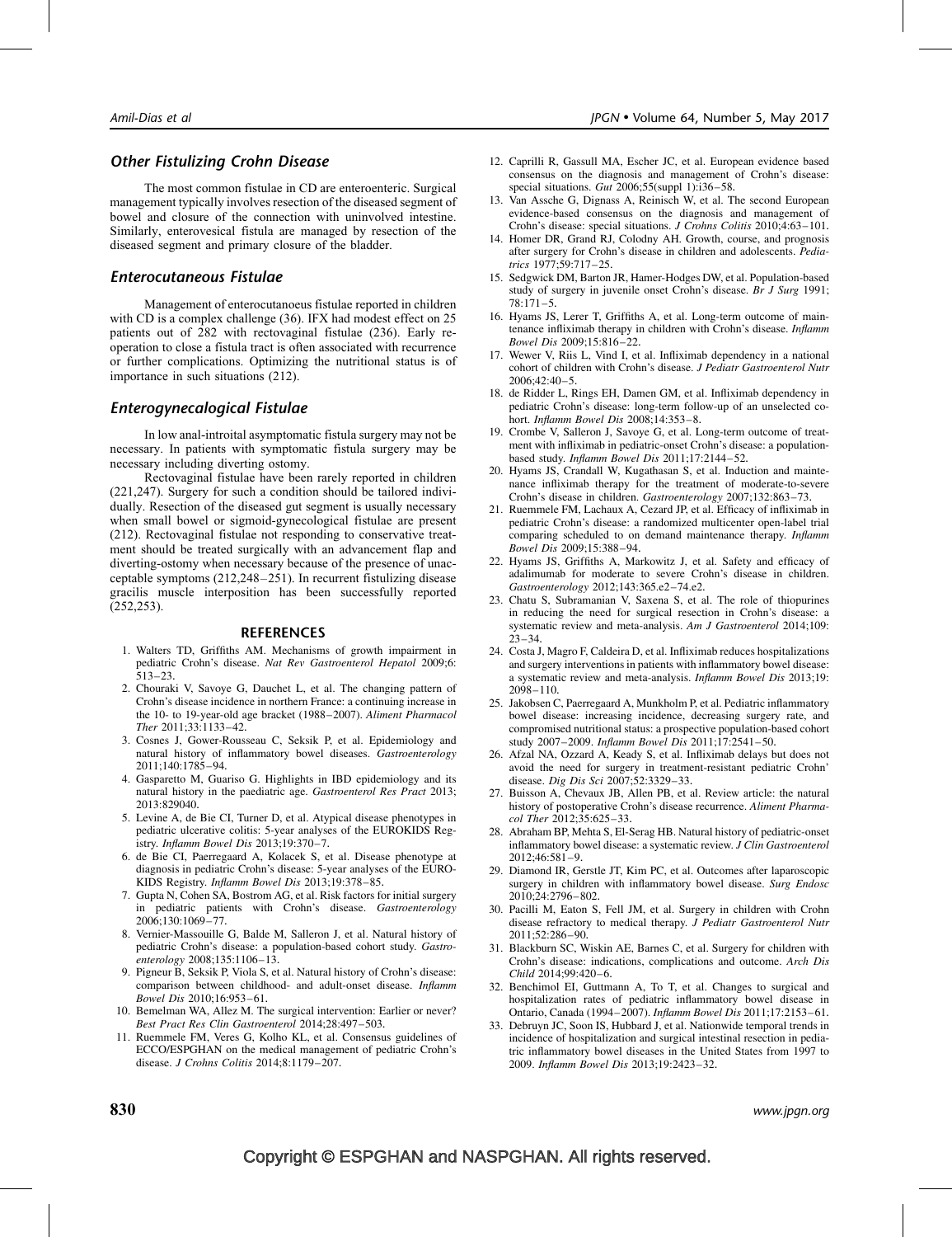- <span id="page-13-0"></span>34. Van Limbergen J, Russell RK, Drummond HE, et al. Definition of phenotypic characteristics of childhood-onset inflammatory bowel disease. Gastroenterology 2008;135:1114-22.
- 35. Boualit M, Salleron J, Turck D, et al. Long-term outcome after first intestinal resection in pediatric-onset Crohn's disease: a populationbased study. Inflamm Bowel Dis 2013;19:7–14.
- 36. Gupta N, Bostrom AG, Kirschner BS, et al. Incidence of stricturing and penetrating complications of Crohn's disease diagnosed in pediatric patients. Inflamm Bowel Dis 2010;16:638–44.
- 37. Piekkala M, Pakarinen M, Ashorn M, et al. Long-term outcomes after surgery on pediatric patients with Crohn disease. J Pediatr Gastroenterol Nutr 2013;56:271–6.
- 38. Hansen LF, Jakobsen C, Paerregaard A, et al. Surgery and postoperative recurrence in children with crohn disease. J Pediatr Gastroenterol Nutr 2015;60:347–51.
- 39. Griffiths AM. Growth retardation in early-onset inflammatory bowel disease: should we monitor and treat these patients differently? Dig Dis 2009;27:404–11.
- 40. Werkstetter KJ, Pozza SB, Filipiak-Pittroff B, et al. Long-term development of bone geometry and muscle in pediatric inflammatory bowel disease. Am J Gastroenterol 2011;106:988–98.
- 41. Hyams JS. Inflammatory bowel disease. Pediatr Rev 2005;26:314–20.
- 42. Qasim A, Ullah N, Crotty P, et al. A changing trend in the management of patients with newly diagnosed Crohn's disease. Ir J Med Sci 2011;180:643–7.
- 43. Davies G, Evans CM, Shand WS, et al. Surgery for Crohn's disease in childhood: influence of site of disease and operative procedure on outcome. Br J Surg 1990;77:891–4.
- 44. Baldassano RN, Han PD, Jeshion WC, et al. Pediatric Crohn's disease: risk factors for postoperative recurrence. Am J Gastroenterol 2001;96:2169–76.
- 45. Griffiths AM, Wesson DE, Shandling B, et al. Factors influencing postoperative recurrence of Crohn's disease in childhood. Gut 1991;32:491–5.
- 46. Hojsak I, Kovačević D, Mišak Z, et al. The role of elective surgery in children with localized Crohn's disease. Paediatr Croat 2010;54:5.
- 47. Singh Ranger G, Lamparelli MJ, Aldridge A, et al. Surgery results in significant improvement in growth in children with Crohn's disease refractory to medical therapy. Pediatr Surg Int 2006;22:347-52.
- 48. Sentongo TA, Stettler N, Christian A, et al. Growth after intestinal resection for Crohn's disease in children, adolescents, and young adults. Inflamm Bowel Dis 2000;6:265–9.
- 49. Heuschkel RB, Menache CC, Megerian JT, et al. Enteral nutrition and corticosteroids in the treatment of acute Crohn's disease in children. J Pediatr Gastroenterol Nutr 2000;31:8–15.
- 50. Romeo E, Jasonni V, Caldaro T, et al. Strictureplasty and intestinal resection: different options in complicated pediatric-onset Crohn disease. J Pediatr Surg 2012;47:944–8.
- 51. Simon T, Orangio G, Ambroze W, et al. Laparoscopic-assisted bowel resection in pediatric/adolescent inflammatory bowel disease: laparoscopic bowel resection in children. Dis Colon Rectum 2003;46:1325– 31.
- 52. Ba'ath ME, Mahmalat MW, Kapur P, et al. Surgical management of inflammatory bowel disease. Arch Dis Child 2007;92:312–6.
- 53. Bonnard A, Fouquet V, Berrebi D, et al. Crohn's disease in children. Preliminary experience with a laparoscopic approach. Eur J Pediatr Surg 2006;16:90–3.
- 54. Sica GS, Iaculli E, Benavoli D, et al. Laparoscopic versus open ileocolonic resection in Crohn's disease: short- and long-term results from a prospective longitudinal study. J Gastrointest Surg 2008;12:1094– 102.
- 55. Laituri CA, Fraser JD, Garey CL, et al. Laparoscopic ileocecectomy in pediatric patients with Crohn's disease. J Laparoendosc Adv Surg Tech A 2011;21:193–5.
- 56. von Allmen D, Markowitz JE, York A, et al. Laparoscopic-assisted bowel resection offers advantages over open surgery for treatment of segmental Crohn's disease in children. J Pediatr Surg 2003;38:963-5.
- 57. Linden BC, Bairdain S, Shamberger RC, et al. Technique of laparoscopic-assisted total proctocolectomy and ileal pouch anal anastomosis in children and adolescents: a single center's 8-year experience. J Pediatr Surg 2012;47:2345–8.
- 58. Mamula P, Telega GW, Markowitz JE, et al. Inflammatory bowel disease in children 5 years of age and younger. Am J Gastroenterol 2002;97:2005–10.
- 59. Lindberg E, Lindquist B, Holmquist L, et al. Inflammatory bowel disease in children and adolescents in Sweden, 1984–1995. J Pediatr Gastroenterol Nutr 2000;30:259–64.
- 60. Polle SW, Slors JF, Weverling GJ, et al. Recurrence after segmental resection for colonic Crohn's disease. Br J Surg 2005;92:1143–9.
- 61. Bousvaros A, Sylvester F, Kugathasan S, et al. Challenges in pediatric inflammatory bowel disease. Inflamm Bowel Dis 2006;12: 885–913.
- 62. Smith NP, Ba'ath ME, Perry D, et al. BAPS UK inflammatory bowel disease surgical practice survey. J Pediatr Surg 2007;42:296–9.
- 63. Harper PH, Truelove SC, Lee EC, et al. Split ileostomy and ileocolostomy for Crohn's disease of the colon and ulcerative colitis: a 20 year survey. Gut 1983;24:106–13.
- 64. Peyrin-Biroulet L, Harmsen WS, Tremaine WJ, et al. Cumulative length of bowel resection in a population-based cohort of patients with Crohn's disease. Clin Gastroenterol Hepatol 2016;14:1439–44.
- 65. Martel P, Betton PO, Gallot D, et al. Crohn's colitis: experience with segmental resections; results in a series of 84 patients. J Am Coll Surg 2002;194:448–53.
- 66. Tersigni R, Alessandroni L, Barreca M, et al. Does stapled functional end-to-end anastomosis affect recurrence of Crohn's disease after ileocolonic resection? Hepatogastroenterology 2003;50:1422–5.
- 67. Bernell O, Lapidus A, Hellers G. Recurrence after colectomy in Crohn's colitis. Dis Colon Rectum 2001;44:647–54.
- 68. Yamamoto T, Keighley MR. Fate of the rectum and ileal recurrence rates after total colectomy for Crohn's disease. World J Surg 2000;24:125–9.
- 69. Kariv Y, Remzi FH, Strong SA, et al. Ileal pouch rectal anastomosis: a viable alternative to permanent ileostomy in Crohn's proctocolitis patients. J Am Coll Surg 2009;208:390–9.
- 70. Dignass A, van AG, Lindsay JO, et al. The second European evidencebased Consensus on the diagnosis and management of Crohn's disease: current management. J Crohns Colitis 2010;4:28–62.
- 71. Shen B. Crohn's disease of the ileal pouch: reality, diagnosis, and management. Inflamm Bowel Dis 2009;15:284–94.
- 72. Shen B, Remzi FH, Hammel JP, et al. Family history of Crohn's disease is associated with an increased risk for Crohn's disease of the pouch. Inflamm Bowel Dis 2009;15:163–70.
- 73. Fazio VW, Kiran RP, Remzi FH, et al. Ileal pouch anal anastomosis: analysis of outcome and quality of life in 3707 patients. Ann Surg 2013;257:679–85.
- 74. Patton D, Gupta N, Wojcicki JM, et al. Postoperative outcome of colectomy for pediatric patients with ulcerative colitis. J Pediatr Gastroenterol Nutr 2010;51:151–4.
- 75. Kelley-Quon LI, Tseng CH, Jen HC, et al. Postoperative complications and health care use in children undergoing surgery for ulcerative colitis. J Pediatr Surg 2012;47:2063–70.
- 76. McMullin CM, Morton J, Vickramarajah S, et al. A comparison of outcomes for adults and children undergoing resection for inflammatory bowel disease: is there a difference? ISRN Gastroenterol 2014;2014:410753.
- 77. Barrena S, Martinez L, Hernandez F, et al. Surgical treatment of chronic inflammatory bowel disease in children. Pediatr Surg Int 2011;27:385–90.
- 78. Frolkis A, Kaplan GG, Patel AB, et al. Postoperative complications and emergent readmission in children and adults with inflammatory bowel disease who undergo intestinal resection: a population-based study. Inflamm Bowel Dis 2014;20:1316–23.
- 79. Nguyen GC, Bernstein CN, Bitton A, et al. Consensus statements on the risk, prevention, and treatment of venous thromboembolism in inflammatory bowel disease: Canadian Association of Gastroenterology. Gastroenterology 2014;146:835.e6–48.e6.
- 80. Nylund CM, Goudie A, Garza JM, et al. Venous thrombotic events in hospitalized children and adolescents with inflammatory bowel disease. J Pediatr Gastroenterol Nutr 2013;56:485–91.
- 81. Kappelman MD, Horvath-Puho E, Sandler RS, et al. Thromboembolic risk among Danish children and adults with inflammatory bowel diseases: a population-based nationwide study. Gut 2011;60:937–43.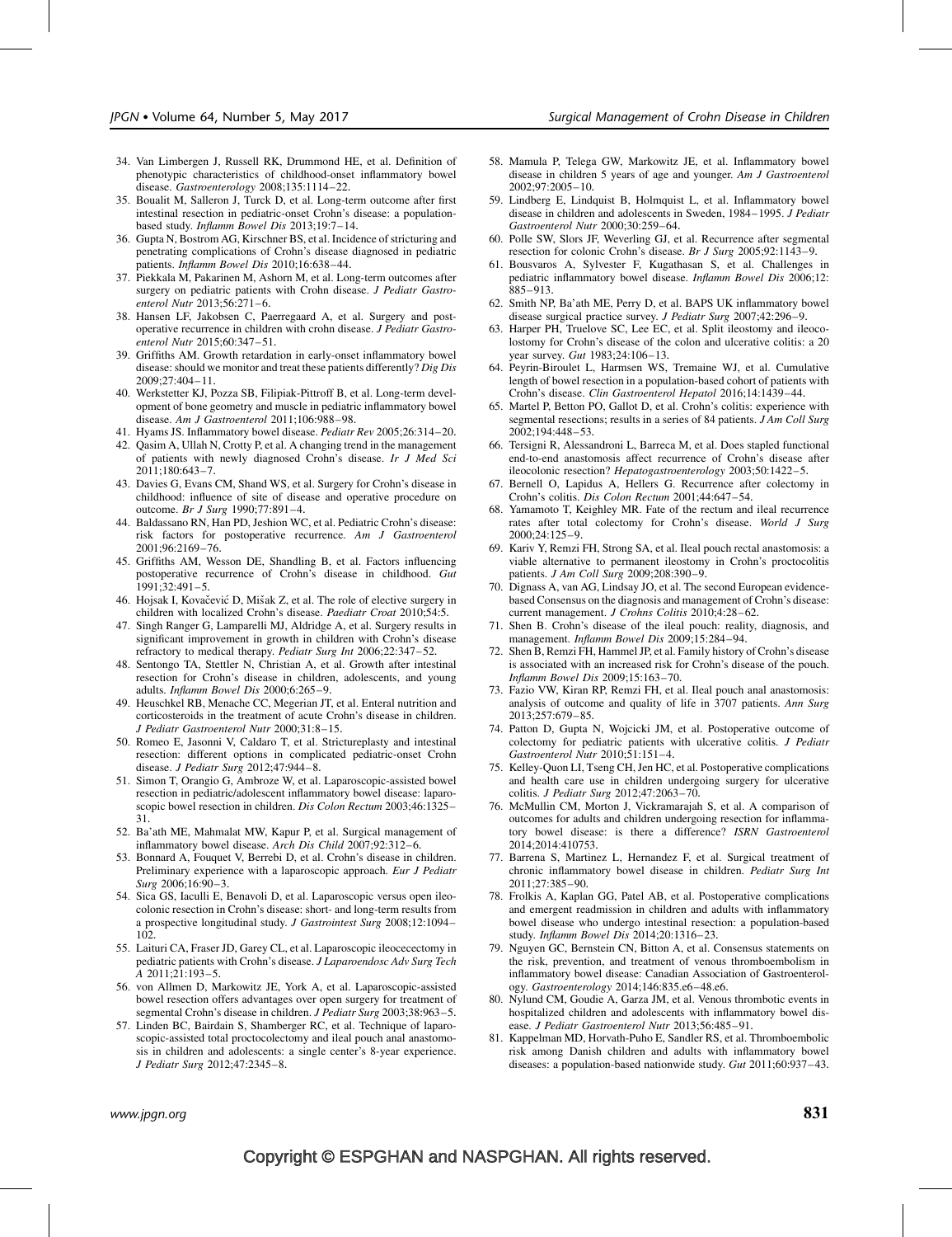- <span id="page-14-0"></span>82. Jackson PC, Morgan JM. Perioperative thromboprophylaxis in children: development of a guideline for management. Paediatr Anaesth 2008;18:478–87.
- 83. Subramanian V, Saxena S, Kang JY, et al. Preoperative steroid use and risk of postoperative complications in patients with inflammatory bowel disease undergoing abdominal surgery. Am J Gastroenterol 2008;103:2373–81.
- 84. Sharma A, Chinn BT. Preoperative optimization of crohn disease. Clin Colon Rectal Surg 2013;26:75–9.
- 85. Nguyen GC, Elnahas A, Jackson TD. The impact of preoperative steroid use on short-term outcomes following surgery for inflammatory bowel disease. J Crohns Colitis 2014;8:1661-7.
- 86. Lichtenstein GR, Feagan BG, Cohen RD, et al. Serious infections and mortality in association with therapies for Crohn's disease: TREAT registry. Clin Gastroenterol Hepatol 2006;4:621–30.
- 87. Lichtenstein GR, Feagan BG, Cohen RD, et al. Serious infection and mortality in patients with Crohn's disease: more than 5 years of followup in the TREAT registry. Am J Gastroenterol 2012;107:1409-22.
- 88. Sidoroff M, Kolho KL. Screening for adrenal suppression in children with inflammatory bowel disease discontinuing glucocorticoid therapy. BMC Gastroenterol 2014;14:51.
- 89. Krasner AS. Glucocorticoid-induced adrenal insufficiency. JAMA 1999;282:671–6.
- 90. Wang AS, Armstrong EJ, Armstrong AW. Corticosteroids and wound healing: clinical considerations in the perioperative period. Am J Surg 2013;206:410–7.
- 91. Kumar A, Auron M, Aneja A, et al. Inflammatory bowel disease: perioperative pharmacological considerations. Mayo Clin Proc 2011;86:748–57.
- 92. Aberra FN, Lewis JD, Hass D, et al. Corticosteroids and immunomodulators: postoperative infectious complication risk in inflammatory bowel disease patients. Gastroenterology 2003;125:320–7.
- 93. Colombel JF, Loftus EV Jr, Tremaine WJ, et al. Early postoperative complications are not increased in patients with Crohn's disease treated perioperatively with infliximab or immunosuppressive therapy. Am J Gastroenterol 2004;99:878–83.
- 94. Canedo J, Lee SH, Pinto R, et al. Surgical resection in Crohn's disease: is immunosuppressive medication associated with higher postoperative infection rates? Colorectal Dis 2011;13:1294–8.
- 95. Tay GS, Binion DG, Eastwood D, et al. Multivariate analysis suggests improved perioperative outcome in Crohn's disease patients receiving immunomodulator therapy after segmental resection and/or strictureplasty. Surgery 2003;134:565–72.
- 96. Myrelid P, Olaison G, Sjodahl R, et al. Thiopurine therapy is associated with postoperative intra-abdominal septic complications in abdominal surgery for Crohn's disease. Dis Colon Rectum 2009;52:1387-94.
- 97. Heldmann F, Braun J. Perioperative use of methotrexate. Clin Exp Rheumatol 2010;28(5 suppl 61):S110–3.
- 98. Schaufler C, Lerer T, Campbell B, et al. Preoperative immunosuppression is not associated with increased postoperative complications following colectomy in children with colitis. J Pediatr Gastroenterol Nutr 2012;55:421–4.
- 99. Yang ZP, Hong L, Wu Q, et al. Preoperative infliximab use and postoperative complications in Crohn's disease: a systematic review and meta-analysis. Int J Surg 2014;12:224–30.
- 100. Hu D, Ren J, Wang G, et al. Exclusive enteral nutritional therapy can relieve inflammatory bowel stricture in Crohn's disease. J Clin Gastroenterol 2014;48:790–5.
- 101. Yamamoto T, Allan RN, Keighley MR. Risk factors for intra-abdominal sepsis after surgery in Crohn's disease. Dis Colon Rectum 2000;43:1141–5.
- 102. Alves A, Panis Y, Bouhnik Y, et al. Risk factors for intra-abdominal septic complications after a first ileocecal resection for Crohn's disease: a multivariate analysis in 161 consecutive patients. Dis Colon Rectum 2007;50:331–6.
- 103. Jacobson S. Early postoperative complications in patients with Crohn's disease given and not given preoperative total parenteral nutrition. Scand J Gastroenterol 2012;47:170–7.
- 104. Lindor KD, Fleming CR, Ilstrup DM. Preoperative nutritional status and other factors that influence surgical outcome in patients with Crohn's disease. Mayo Clin Proc 1985;60:393–6.
- 105. Yao GX, Wang XR, Jiang ZM, et al. Role of perioperative parenteral nutrition in severely malnourished patients with Crohn's disease. World J Gastroenterol 2005;11:5732–4.
- 106. Blair GK, Yaman M, Wesson DE. Preoperative home elemental enteral nutrition in complicated Crohn's disease. J Pediatr Surg 1986;21:769– 71.
- 107. Zerbib P, Koriche D, Truant S, et al. Pre-operative management is associated with low rate of post-operative morbidity in penetrating Crohn's disease. Aliment Pharmacol Ther 2010;32:459–65.
- 108. Ban L, Tata LJ, Humes DJ, et al. Decreased fertility rates in 9639 women diagnosed with inflammatory bowel disease: a United Kingdom population-based cohort study. Aliment Pharmacol Ther 2015;42:855–66.
- 109. Mayberry JF, Weterman IT. European survey of fertility and pregnancy in women with Crohn's disease: a case control study by European collaborative group. Gut 1986;27:821-5.
- 110. Tekkis PP, Purkayastha S, Lanitis S, et al. A comparison of segmental vs subtotal/total colectomy for colonic Crohn's disease: a meta-analysis. Colorectal Dis 2006;8:82–90.
- 111. Ozdemir Y, Kiran RP, Erem HH, et al. Functional outcomes and complications after restorative proctocolectomy and ileal pouch anal anastomosis in the pediatric population. J Am Coll Surg 2014; 218:328–35.
- 112. Brown CJ, Maclean AR, Cohen Z, et al. Crohn's disease and indeterminate colitis and the ileal pouch-anal anastomosis: outcomes and patterns of failure. Dis Colon Rectum 2005;48:1542–9.
- 113. Melton GB, Fazio VW, Kiran RP, et al. Long-term outcomes with ileal pouch-anal anastomosis and Crohn's disease: pouch retention and implications of delayed diagnosis. Ann Surg 2008;248:608–16.
- 114. Sagar PM, Dozois RR, Wolff BG. Long-term results of ileal pouchanal anastomosis in patients with Crohn's disease. Dis Colon Rectum 1996;39:893–8.
- 115. Grucela AL, Bauer JJ, Gorfine SR, et al. Outcome and long-term function of restorative proctocolectomy for Crohn's disease: comparison to patients with ulcerative colitis. Colorectal Dis 2011;13:426–30.
- 116. Reese GE, Lovegrove RE, Tilney HS, et al. The effect of Crohn's disease on outcomes after restorative proctocolectomy. Dis Colon Rectum 2007;50:239–50.
- 117. Le Q, Melmed G, Dubinsky M, et al. Surgical outcome of ileal pouchanal anastomosis when used intentionally for well-defined Crohn's disease. Inflamm Bowel Dis 2013;19:30–6.
- 118. Shen B, Patel S, Lian L. Natural history of Crohn's disease in patients who underwent intentional restorative proctocolectomy with ileal pouch-anal anastomosis. Aliment Pharmacol Ther 2010;31:745–53.
- 119. Ahmed M, Jenkins HR. Vitamin B-12 in Crohn's disease patients with small bowel surgery. Arch Dis Child 2004;89:293.
- 120. Lee YK, Kim HS, Kang HJ. Holotranscobalamin as an indicator of vitamin B12 deficiency in gastrectomized patients. Ann Clin Lab Sci 2009;39:361–6.
- 121. Battat R, Kopylov U, Szilagyi A, et al. Vitamin B12 deficiency in inflammatory bowel disease: prevalence, risk factors, evaluation, and management. Inflamm Bowel Dis 2014;20:1120–8.
- 122. Smith MJ, Cherian P, Raju GS, et al. Bile acid malabsorption in persistent diarrhoea. J R Coll Physicians Lond 2000;34:448–51.
- 123. Vitek L, Carey MC. Enterohepatic cycling of bilirubin as a cause of 'black' pigment gallstones in adult life. Eur J Clin Invest 2003;33:799–810.
- 124. Gothe F, Beigel F, Rust C, et al. Bile acid malabsorption assessed by 7 alpha-hydroxy-4-cholesten-3-one in pediatric inflammatory bowel disease: correlation to clinical and laboratory findings. J Crohns Colitis 2014;8:1072–8.
- 125. Borghede MK, Schlutter JM, Agnholt JS, et al. Bile acid malabsorption investigated by selenium-75-homocholic acid taurine ((75)SeHCAT) scans: causes and treatment responses to cholestyramine in 298 patients with chronic watery diarrhoea. Eur J Intern Med 2011;22: e137–40.
- 126. Camilleri M, Nadeau A, Tremaine WJ, et al. Measurement of serum 7alpha-hydroxy-4-cholesten-3-one (or 7alphaC4), a surrogate test for bile acid malabsorption in health, ileal disease and irritable bowel syndrome using liquid chromatography-tandem mass spectrometry. Neurogastroenterol Motil 2009;21:734–43.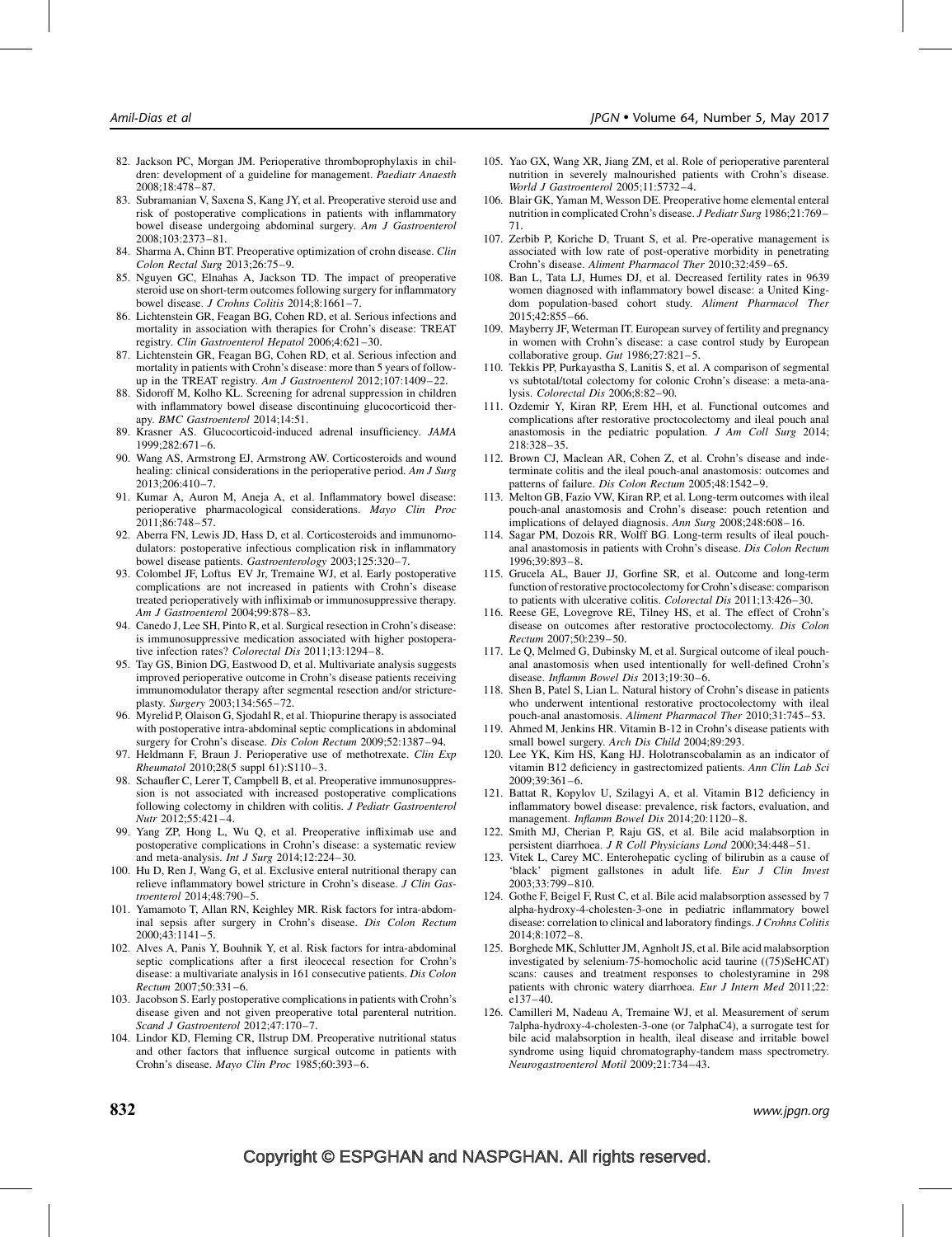- <span id="page-15-0"></span>127. Lenicek M, Duricova D, Komarek V, et al. Bile acid malabsorption in inflammatory bowel disease: assessment by serum markers. Inflamm Bowel Dis 2011;17:1322–7.
- 128. Gothe F, Beigel F, Rust C, et al. Bile acid malabsorption assessed by 7 alpha-hydroxy-4-cholesten-3-one in pediatric inflammatory bowel disease: correlation to clinical and laboratory findings. J Crohns Colitis  $2014:8:1072-8$ .
- 129. Akobeng AK, Suresh-Babu MV, Firth D, et al. Quality of life in children with Crohn's disease: a pilot study. J Pediatr Gastroenterol Nutr 1999;28:S37–9.
- 130. Rabbett H, Elbadri A, Thwaites R, et al. Quality of life in children with Crohn's disease. J Pediatr Gastroenterol Nutr 1996;23:528–33.
- 131. Andersson P, Olaison G, Bendtsen P, et al. Health related quality of life in Crohn's proctocolitis does not differ from a general population when in remission. Colorectal Dis 2003;5:56–62.
- 132. Dutta S, Rothenberg SS, Chang J, et al. Total intracorporeal laparoscopic resection of Crohn's disease. *J Pediatr Surg* 2003;38:717-9.
- 133. Bamford R, Hay A, Kumar D. Resection leads to less recurrence than strictureplasty in a paediatric population with obstructive Crohn's disease. Surg Res Pract 2014;2014:709045.
- 134. Simillis C, Purkayastha S, Yamamoto T, et al. A meta-analysis comparing conventional end-to-end anastomosis vs. other anastomotic configurations after resection in Crohn's disease. Dis Colon Rectum 2007;50:1674–87.
- 135. Yamamoto T, Watanabe T. Surgery for luminal Crohn's disease. World J Gastroenterol 2014;20:78–90.
- 136. Stocchi L, Milsom JW, Fazio VW. Long-term outcomes of laparoscopic versus open ileocolic resection for Crohn's disease: follow-up of a prospective randomized trial. Surgery 2008;144:622–7.
- 137. Eshuis EJ, Slors JF, Stokkers PC, et al. Long-term outcomes following laparoscopically assisted versus open ileocolic resection for Crohn's disease. Br J Surg 2010;97:563–8.
- 138. Watanabe K, Sasaki I, Fukushima K, et al. Long-term incidence and characteristics of intestinal failure in Crohn's disease: a multicenter study. J Gastroenterol 2014;49:231–8.
- 139. Yamamoto T, Allan RN, Keighley MR. Long-term outcome of surgical management for diffuse jejunoileal Crohn's disease. Surgery 2001;129:96–102.
- 140. Uchino M, Ikeuchi H, Bando T, et al. Risk factors for short bowel syndrome in patients with Crohn's disease. Surg Today 2012;42:447– 52.
- 141. Ambe R, Campbell L, Cagir B. A comprehensive review of strictureplasty techniques in Crohn's disease: types, indications, comparisons, and safety. J Gastrointest Surg 2012;16:209-17.
- 142. Shaffer VO, Wexner SD. Surgical management of Crohn's disease. Langenbecks Arch Surg 2013;398:13–27.
- 143. Wei L, MacDonald T, Shimi S. Association between appendicectomy in females and subsequent pregnancy rate: a cohort study. Fertil Steril 2012;98:401–5.
- 144. Rutgeerts P, Van Assche G. What is the role of endoscopy in the postoperative management of Crohn's disease? Inflamm Bowel Dis 2008;14(suppl 2):S179–80.
- 145. Walters TD, Steinhart AH, Bernstein CN, et al. Validating Crohn's disease activity indices for use in assessing postoperative recurrence. Inflamm Bowel Dis 2011;17:1547–56.
- 146. Sokol H, Polin V, Lavergne-Slove A, et al. Plexitis as a predictive factor of early postoperative clinical recurrence in Crohn's disease. Gut 2009;58:1218–25.
- 147. Rutgeerts P, Geboes K, Vantrappen G, et al. Natural history of recurrent Crohn's disease at the ileocolonic anastomosis after curative surgery. Gut 1984;25:665-72.
- 148. Spinelli A, Sacchi M, Fiorino G, et al. Risk of postoperative recurrence and postoperative management of Crohn's disease. World J Gastroenterol 2011;17:3213–9.
- 149. Cho SM, Cho SW, Regueiro M. Postoperative management of crohn disease. Gastroenterol Clin North Am 2009;38:753–62.
- 150. De Cruz P, Kamm MA, Prideaux L, et al. Postoperative recurrent luminal Crohn's disease: a systematic review. Inflamm Bowel Dis 2012;18:758–77.
- 151. Rutgeerts P, Geboes K, Vantrappen G, et al. Predictability of the postoperative course of Crohn's disease. Gastroenterology 1990;99: 956–63.
- 152. Sandborn WJ, Feagan BG, Hanauer SB, et al. A review of activity indices and efficacy endpoints for clinical trials of medical therapy in adults with Crohn's disease. Gastroenterology 2002;122:512–30.
- 153. De Cruz P, Kamm MA, Hamilton AL, et al. Crohn's disease management after intestinal resection: a randomised trial. Lancet 2015; 385:1046.
- 154. Orlando A, Mocciaro F, Renna S, et al. Early post-operative endoscopic recurrence in Crohn's disease patients: data from an Italian Group for the study of inflammatory bowel disease (IG-IBD) study on a large prospective multicenter cohort. J Crohns Colitis 2014;8:1217– 21.
- 155. Regueiro M, Schraut W, Baidoo L, et al. Infliximab prevents Crohn's disease recurrence after ileal resection. Gastroenterology 2009;136: 441.e1–50.e1.
- 156. Orlando A, Modesto I, Castiglione F, et al. The role of calprotectin in predicting endoscopic post-surgical recurrence in asymptomatic Crohn's disease: a comparison with ultrasound. Eur Rev Med Pharmacol Sci 2006;10:17–22.
- 157. Lamb CA, Mohiuddin MK, Gicquel J, et al. Faecal calprotectin or lactoferrin can identify postoperative recurrence in Crohn's disease. Br J Surg 2009;96:663–74.
- 158. De Cruz P, Bernardi MP, Kamm MA, et al. Postoperative recurrence of Crohn's disease: impact of endoscopic monitoring and treatment stepup. Colorectal Dis 2013;15:187–97.
- 159. Wright EK, Kamm MA, De Cruz P, et al. Measurement of fecal calprotectin improves monitoring and detection of recurrence of Crohn's disease after surgery. Gastroenterology 2015;148:938–47.
- 160. Boschetti G, Laidet M, Moussata D, et al. Levels of fecal calprotectin are associated with the severity of postoperative endoscopic recurrence in asymptomatic patients with Crohn's disease. Am J Gastroenterol 2015;110:865–72.
- 161. Hukkinen M, Pakarinen MP, Merras-Salmio L, et al. Fecal calprotectin in the prediction of postoperative recurrence of Crohn's disease in children and adolescents. J Pediatr Surg 2016;51:1467-72.
- 162. Biancone L, Fiori R, Tosti C, et al. Virtual colonoscopy compared with conventional colonoscopy for stricturing postoperative recurrence in Crohn's disease. Inflamm Bowel Dis 2003;9:343–50.
- 163. Koilakou S, Sailer J, Peloschek P, et al. Endoscopy and MR enteroclysis: equivalent tools in predicting clinical recurrence in patients with Crohn's disease after ileocolic resection. Inflamm Bowel Dis 2010;16:198–203.
- 164. Doherty G, Bennett G, Patil S, et al. Interventions for prevention of post-operative recurrence of Crohn's disease. Cochrane Database Syst Rev 2009;4:CD006873.
- 165. Papay P, Reinisch W, Ho E, et al. The impact of thiopurines on the risk of surgical recurrence in patients with Crohn's disease after first intestinal surgery. Am J Gastroenterol 2010;105:1158–64.
- 166. Domenech E, Manosa M, Bernal I, et al. Impact of azathioprine on the prevention of postoperative Crohn's disease recurrence: results of a prospective, observational, long-term follow-up study. Inflamm Bowel Dis 2008;14:508–13.
- 167. Peyrin-Biroulet L, Deltenre P, Ardizzone S, et al. Azathioprine and 6 mercaptopurine for the prevention of postoperative recurrence in Crohn's disease: a meta-analysis. Am J Gastroenterol 2009;104: 2089–96.
- 168. Jones GR, Kennedy NA, Lees CW, et al. Systematic review: the use of thiopurines or anti-TNF in post-operative Crohn's disease maintenance—progress and prospects. Aliment Pharmacol Ther 2014;39: 1253–65.
- 169. Hanauer SB, Korelitz BI, Rutgeerts P, et al. Postoperative maintenance of Crohn's disease remission with 6-mercaptopurine, mesalamine, or placebo: a 2-year trial. Gastroenterology 2004;127:723–9.
- 170. Gordon M, Taylor K, Akobeng AK, et al. Azathioprine and 6-mercaptopurine for maintenance of surgically-induced remission in Crohn's disease. Cochrane Database Syst Rev 2014;8:CD010233.
- 171. D'Haens GR, Vermeire S, Van Assche G, et al. Therapy of metronidazole with azathioprine to prevent postoperative recurrence of Crohn's disease: a controlled randomized trial. Gastroenterology 2008;135:1123–9.
- 172. Shen FC, Zhang HJ, Zhao XD, et al. Purine analogues compared with mesalamine or 5-ASA for the prevention of postoperative recurrence in Crohn's disease: a meta-analysis. Int J Clin Pract 2012;66:758–66.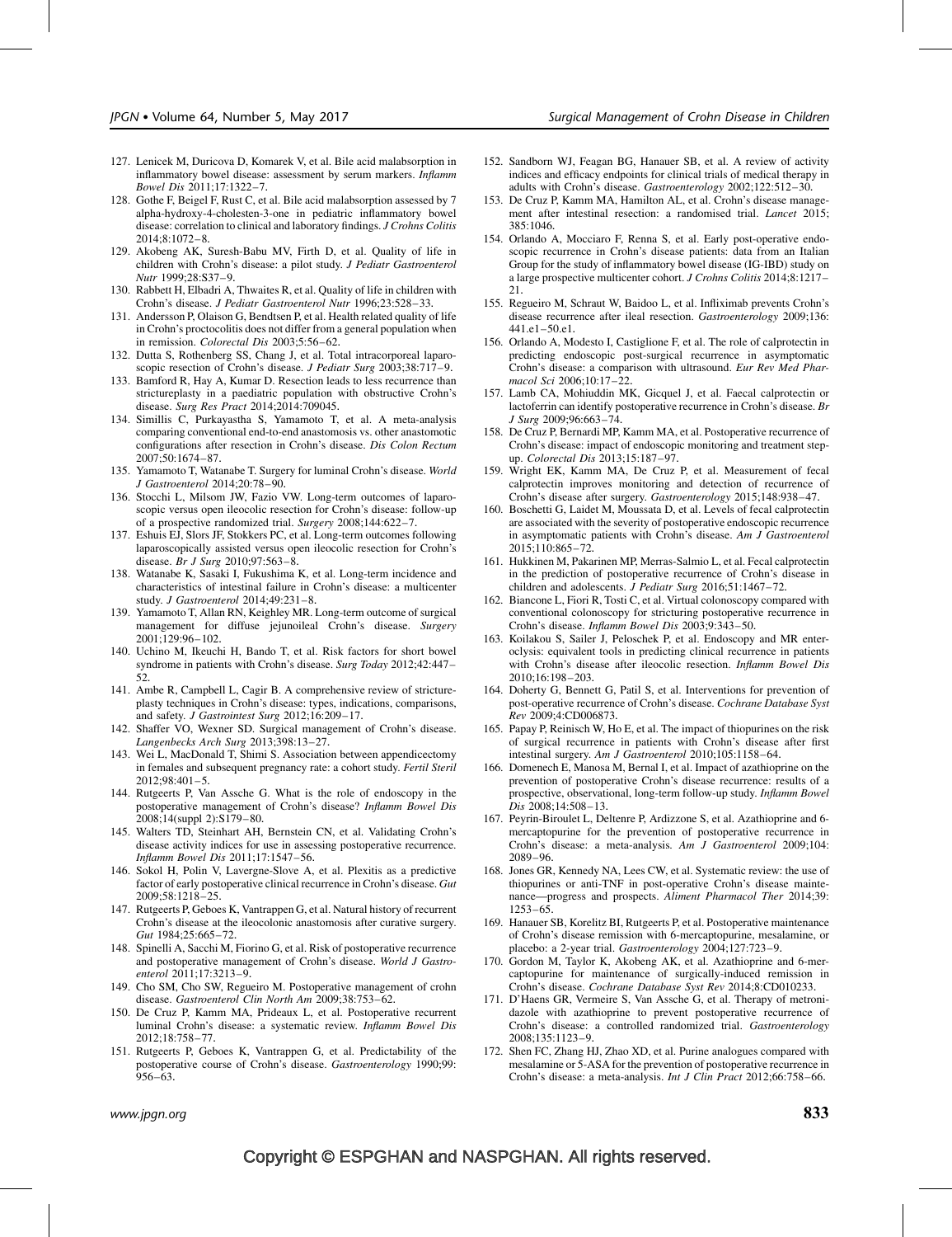- <span id="page-16-0"></span>173. Reinisch W, Angelberger S, Petritsch W, et al. Azathioprine versus mesalazine for prevention of postoperative clinical recurrence in patients with Crohn's disease with endoscopic recurrence: efficacy and safety results of a randomised, double-blind, double-dummy, multicentre trial. Gut 2010;59:752–9.
- 174. Ardizzone S, Maconi G, Sampietro GM, et al. Azathioprine and mesalamine for prevention of relapse after conservative surgery for Crohn's disease. Gastroenterology 2004;127:730–40.
- 175. Regueiro M, Feagan BG, Zou B, et al. Infliximab reduces endoscopic, but not clinical, recurrence of Crohn's disease after ileocolonic resection. Gastroenterology 2016;150:1568–78.
- 176. Sorrentino D, Paviotti A, Terrosu G, et al. Low-dose maintenance therapy with infliximab prevents postsurgical recurrence of Crohn's disease. Clin Gastroenterol Hepatol 2010;8:591.e1-9.e1.
- 177. McLeod RS, Wolff BG, Steinhart AH, et al. Prophylactic mesalamine treatment decreases postoperative recurrence of Crohn's disease. Gastroenterology 1995;109:404–13.
- 178. Brignola C, Cottone M, Pera A, et al. Mesalamine in the prevention of endoscopic recurrence after intestinal resection for Crohn's disease. Italian Cooperative Study Group. Gastroenterology 1995;108:345–9.
- 179. Lochs H, Mayer M, Fleig WE, et al. Prophylaxis of postoperative relapse in Crohn's disease with mesalamine: European Cooperative Crohn's Disease Study VI. Gastroenterology 2000;118:264–73.
- 180. Caprilli R, Cottone M, Tonelli F, et al. Two mesalazine regimens in the prevention of the post-operative recurrence of Crohn's disease: a pragmatic, double-blind, randomized controlled trial. Aliment Pharmacol Ther 2003;17:517–23.
- 181. Florent C, Cortot A, Quandale P, et al. Placebo-controlled clinical trial of mesalazine in the prevention of early endoscopic recurrences after resection for Crohn's disease. Groupe d'Etudes Therapeutiques des Affections Inflammatoires Digestives (GETAID). Eur J Gastroenterol Hepatol 1996;8:229–33.
- 182. Manosa M, Cabre E, Bernal I, et al. Addition of metronidazole to azathioprine for the prevention of postoperative recurrence of Crohn's disease: a randomized, double-blind, placebo-controlled trial. Inflamm Bowel Dis 2013;19:1889–95.
- 183. Rutgeerts P, Hiele M, Geboes K, et al. Controlled trial of metronidazole treatment for prevention of Crohn's recurrence after ileal resection. Gastroenterology 1995;108:1617–21.
- 184. Rutgeerts P, Van Assche G, Vermeire S, et al. Ornidazole for prophylaxis of postoperative Crohn's disease recurrence: a randomized, doubleblind, placebo-controlled trial. Gastroenterology 2005;128:856–61.
- 185. Herfarth HH, Katz JA, Hanauer SB, et al. Ciprofloxacin for the prevention of postoperative recurrence in patients with Crohn's disease: a randomized, double-blind, placebo-controlled pilot study. Inflamm Bowel Dis 2013;19:1073–9.
- 186. Ewe K, Bottger T, Buhr HJ, et al. Low-dose budesonide treatment for prevention of postoperative recurrence of Crohn's disease: a multicentre randomized placebo-controlled trial. German Budesonide Study Group. Eur J Gastroenterol Hepatol 1999;11:277–82.
- 187. Prantera C, Scribano ML, Falasco G, et al. Ineffectiveness of probiotics in preventing recurrence after curative resection for Crohn's disease: a randomised controlled trial with Lactobacillus GG. Gut 2002;51:405–  $^{\circ}$
- 188. Marteau P, Lemann M, Seksik P, et al. Ineffectiveness of Lactobacillus johnsonii LA1 for prophylaxis of postoperative recurrence in Crohn's disease: a randomised, double blind, placebo controlled GETAID trial. Gut 2006;55:842–7.
- 189. Van Gossum A, Dewit O, Louis E, et al. Multicenter randomizedcontrolled clinical trial of probiotics (Lactobacillus johnsonii, LA1) on early endoscopic recurrence of Crohn's disease after lleo-caecal resection. Inflamm Bowel Dis 2007;13:135–42.
- 190. Chermesh I, Tamir A, Reshef R, et al. Failure of Synbiotic 2000 to prevent postoperative recurrence of Crohn's disease. Dig Dis Sci 2007;52:385–9.
- 191. Hellers G, Cortot A, Jewell D, et al. Oral budesonide for prevention of postsurgical recurrence in Crohn's disease. The IOIBD Budesonide Study Group. Gastroenterology 1999;116:294–300.
- 192. Yamamoto T, Nakahigashi M, Umegae S, et al. Impact of long-term enteral nutrition on clinical and endoscopic recurrence after resection for Crohn's disease: a prospective, non-randomized, parallel, controlled study. Aliment Pharmacol Ther 2007;25:67–72.
- 193. Yamamoto T, Shiraki M, Nakahigashi M, et al. Enteral nutrition to suppress postoperative Crohn's disease recurrence: a five-year prospective cohort study. Int J Colorectal Dis 2013;28:335-40.
- 194. Esaki M, Matsumoto T, Hizawa K, et al. Preventive effect of nutritional therapy against postoperative recurrence of Crohn disease, with reference to findings determined by intra-operative enteroscopy. Scand J Gastroenterol 2005;40:1431–7.
- 195. Hojsak I, Kolacek S, Hansen LF, et al. Long-term outcomes after elective ileocecal resection in children with active localized Crohn's disease—a multicenter European study. J Pediatr Surg 2015;50:1630– 5.
- 196. Duncan H, Buchanan E, Cardigan T, et al. A retrospective study showing maintenance treatment options for paediatric CD in the first year following diagnosis after induction of remission with EEN: supplemental enteral nutrition is better than nothing! BMC Gastroenterol 2014;14:50.
- 197. Konno M, Takahashi M, Toita N, et al. Long-term therapeutic effectiveness of maintenance enteral nutrition for Crohn's disease. Pediatr Int 2015;57:276–80.
- 198. Qiu Y, Mao R, Chen BL, et al. Fecal calprotectin for evaluating postoperative recurrence of Crohn's disease: a meta-analysis of prospective studies. Inflamm Bowel Dis 2015;21:315–22.
- 199. Lopes S, Andrade P, Afonso J, et al. Correlation between calprotectin and modified Rutgeerts score. Inflamm Bowel Dis 2016;22:2173–81.
- 200. Bordeianou L, Stein SL, Ho VP, et al. Immediate versus tailored prophylaxis to prevent symptomatic recurrences after surgery for ileocecal Crohn's disease? Surgery 2011;149:72–8.
- 201. Baudry C, Pariente B, Lourenco N, et al. Tailored treatment according to early post-surgery colonoscopy reduces clinical recurrence in Crohn's disease: a retrospective study. Dig Liver Dis 2014;46:887–92.
- 202. Keighley MR, Allan RN. Current status and influence of operation on perianal Crohn's disease. Int J Colorectal Dis 1986;1:104–7.
- 203. Schwartz DA, Loftus EV Jr, Tremaine WJ, et al. The natural history of fistulizing Crohn's disease in Olmsted County, Minnesota. Gastroenterology 2002;122:875–80.
- 204. Hellers G, Bergstrand O, Ewerth S, et al. Occurrence and outcome after primary treatment of anal fistulae in Crohn's disease. Gut 1980;21: 525–7.
- 205. Keljo DJ, Markowitz J, Langton C, et al. Course and treatment of perianal disease in children newly diagnosed with Crohn's disease. Inflamm Bowel Dis 2009;15:383–7.
- 206. Griffiths AM. Specificities of inflammatory bowel disease in childhood. Best Pract Res Clin Gastroenterol 2004;18:509–23.
- 207. de Zoeten EF, Pasternak BA, Mattei P, et al. Diagnosis and treatment of perianal Crohn disease: NASPGHAN clinical report and consensus statement. J Pediatr Gastroenterol Nutr 2013;57:401–12.
- 208. Muller KE, Lakatos PL, Arato A, et al. Incidence, Paris classification, and follow-up in a nationwide incident cohort of pediatric patients with inflammatory bowel disease. J Pediatr Gastroenterol Nutr 2013;57: 576–82.
- 209. Parks AG, Gordon PH, Hardcastle JD. A classification of fistula-inano. Br J Surg 1976;63:1–12.
- 210. Bell SJ, Williams AB, Wiesel P, et al. The clinical course of fistulating Crohn's disease. Aliment Pharmacol Ther 2003;17:1145–51.
- 211. Orlando A, Armuzzi A, Papi C, et al. The Italian Society of Gastroenterology (SIGE) and the Italian Group for the study of Inflammatory Bowel Disease (IG-IBD) Clinical Practice Guidelines: the use of tumor necrosis factor-alpha antagonist therapy in inflammatory bowel disease. Dig Liver Dis 2011;43:1–20.
- 212. van AG, Dignass A, Reinisch W, et al. The second European evidencebased consensus on the diagnosis and management of Crohn's disease: special situations. J Crohns Colitis 2010;4:63-101.
- 213. Haggett PJ, Moore NR, Shearman JD, et al. Pelvic and perineal complications of Crohn's disease: assessment using magnetic resonance imaging. Gut 1995;36:407–10.
- 214. Tang LY, Rawsthorne P, Bernstein CN. Are perineal and luminal fistulas associated in Crohn's disease? A population-based study. Clin Gastroenterol Hepatol 2006;4:1130–4.
- 215. Hammer MR, Dillman JR, Smith EA, et al. Magnetic resonance imaging of perianal and perineal crohn disease in children and adolescents. Magn Reson Imaging Clin N Am 2013;21:813–28.